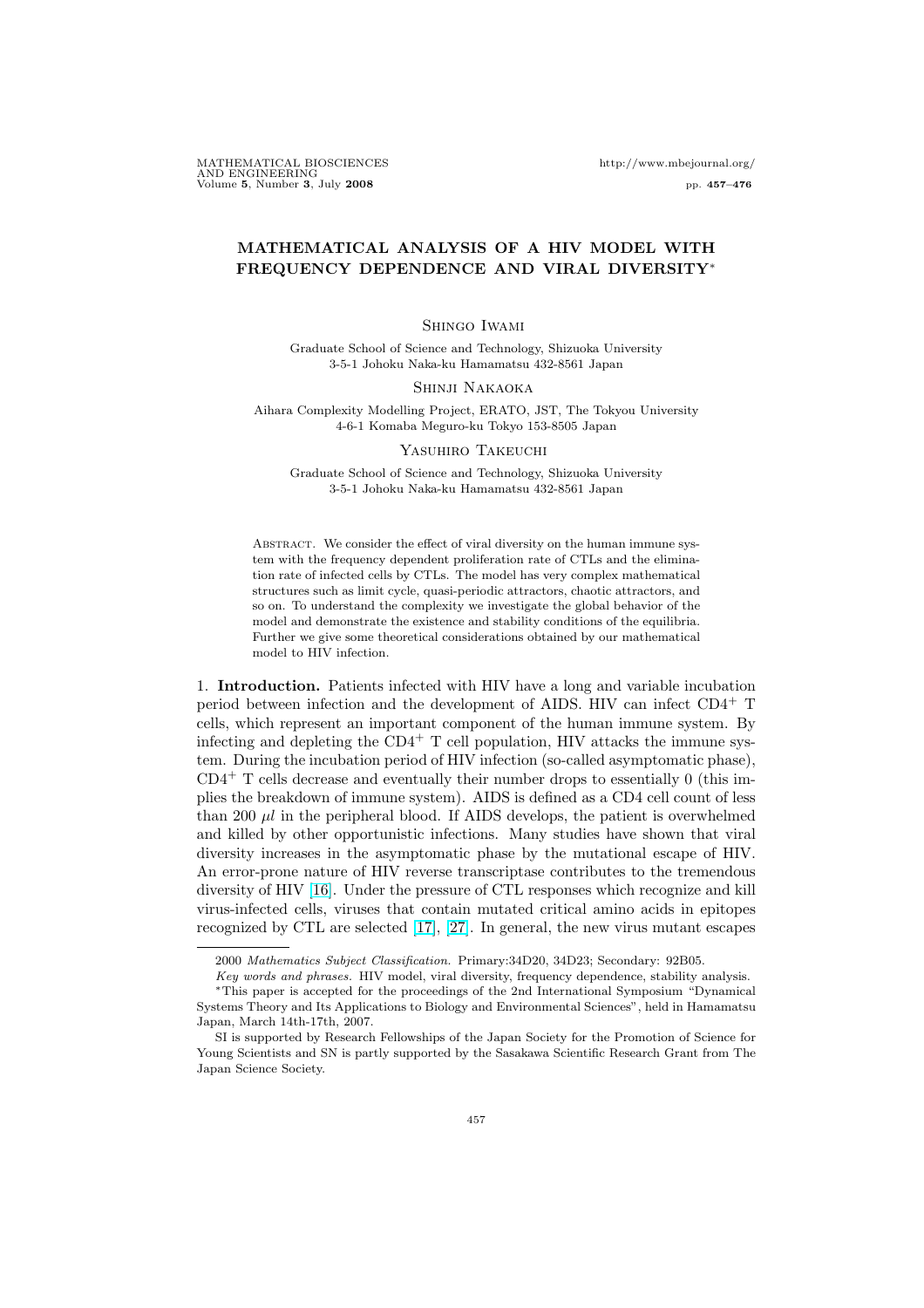from the current immune response and grows unchecked initially, but it induces another immune response that brings it down after some time. Meanwhile another escape mutant has emerged, and so on. Thus the diversity increases over the disease progression.

In this study, we focus on the asymmetric interaction between immunological and viral diversity. Each virus strain can infect  $CD4^+$  T cells, but individual strainspecific immune responses can only attack specific virus strains. Since the infection by the virus and the proliferation and elimination by the immune cell are due to the contacts between individuals, the asymmetric interactions are promoted in more heterogeneous virus populations. In [\[13\]](#page-18-0) and [\[15\]](#page-18-0), we proposed the following mathematical models in which CTL reactions (CTL proliferation and elimination of infected cells by CTLs) depend on the frequency of  $CD4^+$  T cells characterized by viral diversity:

$$
T' = \lambda - dT - \sum_{l=1}^{n} \beta'_l TV_l,
$$
  
\n
$$
I'_j = \beta'_j TV_j - aI_j - qZ_j \frac{I_j}{T + \sum_{l=1}^{n} I_l},
$$
  
\n
$$
V'_j = kaI_j - uV_j,
$$
  
\n
$$
Z'_j = cZ_j \frac{I_j}{T + \sum_{l=1}^{n} I_l} - \delta Z_j.
$$
\n
$$
(j = 1, 2, ..., n)
$$
\n(1)

This model consists of  $3n+1$ -variables: T denotes the population size of uninfected CD4<sup>+</sup> T cells,  $I_j$  denotes CD4<sup>+</sup> T cells infected with virus particle of type j,  $V_j$  denotes the free virus particle of type j, and  $Z_j$  denotes the CTLs of type j, respectively. The parameter  $\lambda$  is a rate at which new target cells are generated. Uninfected cells, infected cells, virus, and CTLs are assumed to die at respective rates d, a, u, and  $\delta$ . Once cells are infected, we assume that they produce k times new virus particles during their life, which on average has a length  $1/a$ . Further, we can reduce the model (1) to a simpler form, using a quasi-steady-state approach and some scaling parameters, as follows (see [\[13\]](#page-18-0)):

$$
T' = 1 - T - \sum_{l=1}^{n} \beta_l T I_l,
$$
  
\n
$$
I'_j = \beta_j T I_j - aI_j - qZ_j \frac{I_j}{T + \sum_{l=1}^{n} I_l},
$$
  
\n
$$
Z'_j = cZ_j \frac{I_j}{T + \sum_{l=1}^{n} I_l} - \delta Z_j,
$$
  
\n
$$
(j = 1, 2, ..., n).
$$
  
\n(2)

In (2) we use scaling notations. Note that, as same as (1), the interactions between specific infected cells and specific CTLs depend on the frequency that specific CTLs encounter to the specific infected cells, but the interactions between uninfected cells and specific infected cells are not frequency dependent. Thus our mathematical model can characterize the asymmetric interactions emphasized by viral diversity. More detailed discussions of our model are given in [\[13\]](#page-18-0) and [\[15\]](#page-18-0).

2. Mathematical analysis. The main purpose of this paper is to obtain the mathematical properties of model (2), such as the existence, uniqueness, and continuity for the solution and the existence and stability conditions for the equilibria.

<span id="page-1-0"></span>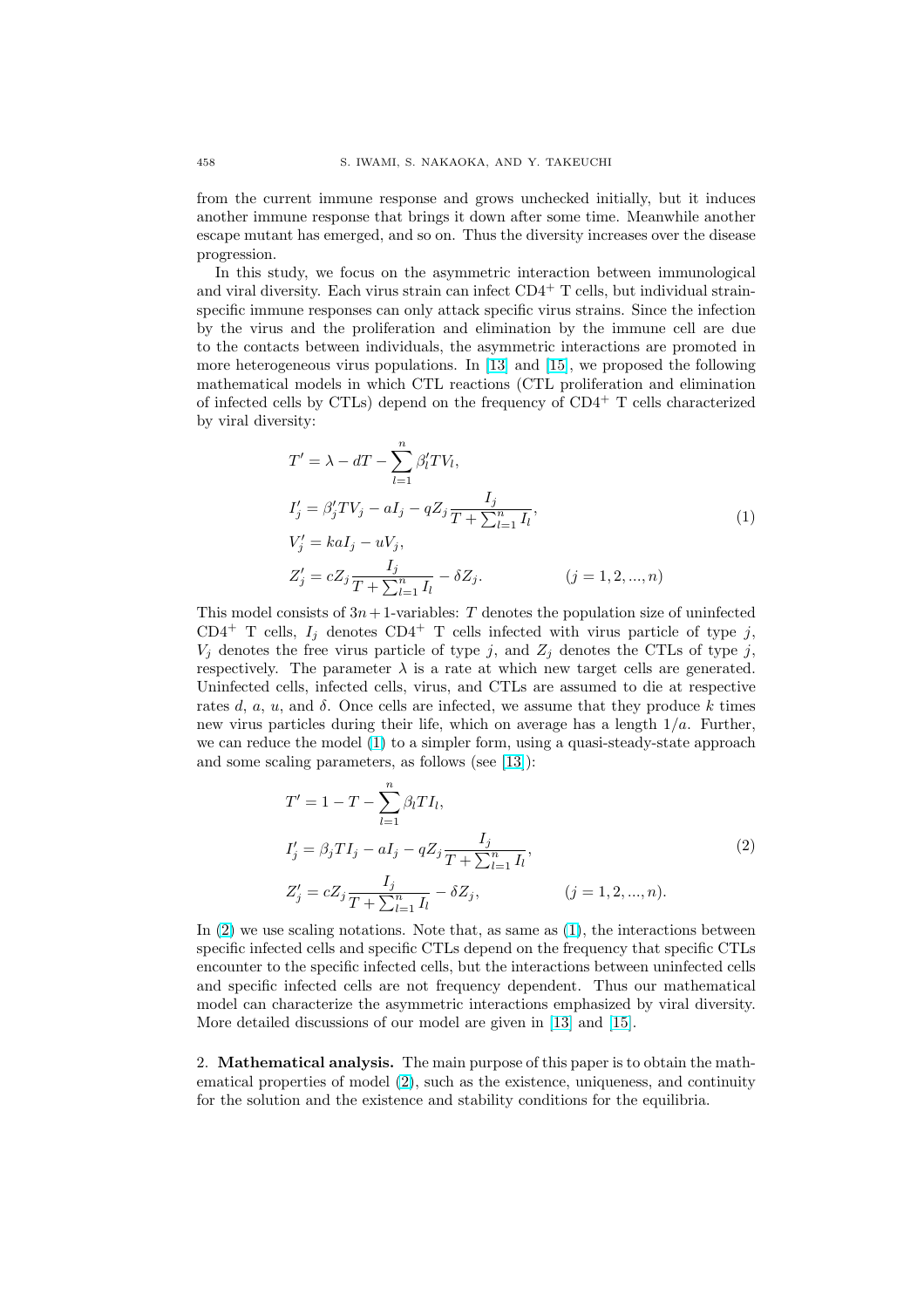<span id="page-2-0"></span>Here we refer the basic results of the solution of [\(2\)](#page-1-0). From the biological point of view, all solutions are necessary to lie in the region  $\mathbb{R}^{2n+1}_+$ . In this region, the local existence, uniqueness, and continuity of the solution are guaranteed by the standard theorem (see [\[7\]](#page-18-0)). Namely, there exists a unique solution  $(T(t), I_1(t), ..., I_n(t), Z_1(t), ..., Z_n(t))$  of [\(2\)](#page-1-0) with  $T_0 > 0, I_{10} > 0, ..., I_{n0} > 0, Z_{10} >$  $0, ..., Z_{n0} > 0$  on its maximal existence interval. Here  $T_0, I_{10}, ..., I_{n0}, Z_{10}, ..., Z_{n0}$ denote initial values of [\(2\)](#page-1-0) in Int  $\mathbb{R}^{2n+1}_+$ . If the solutions remain bounded, then the maximal interval is  $[0, \infty)$ . The following theorem implies that solutions starting in Interval is  $[0, \infty)$ . The following theorem implies that solutions starting in<br>
Int  $\mathbb{R}^{2n+1}$  exist in  $\mathbb{R}^{2n+1}$  for all  $t \in [0, \infty)$ . For convenience, we define  $\sum_{j=1}^{n} I_j = I$ ,  $\sum_{i=1}^{n} Z_j = Z$  and  $N = T + I + Z$ .

**Theorem 2.1.** If  $(T_0, I_{10},..., I_{n0}, Z_{10},..., Z_{n0}) \in Int \mathbb{R}^{2n+1}_+$ , then  $(T(t), I_1(t),...,$  $I_n(t), Z_1(t), ..., Z_n(t)$  exists in  $\mathbb{R}^{2n+1}$  for all  $t \in [0, \infty)$ . Moreover  $(T(t), I_1(t), ...,$  $I_n(t), Z_1(t),..., Z_n(t)$  is ultimately bounded in  $\mathbb{R}^{2n+1}_+$ , i.e., model [\(2\)](#page-1-0) is dissipative.

The proof of this theorem is similar to the proof of Theorem 2.1 in [\[14\]](#page-18-0).

2.1. One-virus model. We investigate the stability of equilibria for one-virus model (that is, the model without viral diversity), which is given by the following model of differential equations:

$$
T' = 1 - T - \beta_1 T I_1,
$$
  
\n
$$
I'_1 = \beta_1 T I_1 - aI_1 - \frac{q Z_1 I_1}{T + I_1},
$$
  
\n
$$
Z'_1 = \frac{c Z_1 I_1}{T + I_1} - \delta Z_1.
$$
\n(3)

Here we introduce a basic reproduction number  $R_1$ , which is defined as the number of newly infected cells that arise from any one infected cell when all cells are uninfected. The rate at which one infected cell gives rise to new infected cells is given by  $\beta_1$ . If all cells are uninfected, then  $T = 1$ . Since the average lifespan of an infected cell is  $1/a$ , we obtain

$$
R_1 = \frac{\beta_1}{a}.
$$

Model (3) has three equilibria. The first one is  $E_H = (1, 0, 0)$  which represents a state where infected cells are absent. The second equilibrium  $E_U = (T^*, I_1^*, 0)$ represents a state where infected cells are present, while CTLs are absent. Here the components  $T^*$  and  $I_1^*$  are

$$
T^* = \frac{a}{\beta_1}, \ \ I_1^* = \frac{1}{a} - \frac{1}{\beta_1}.
$$

If  $R_1 > 1$ , then  $E_U$  exists in  $\mathbb{R}^3_+$ . The third equilibrium  $E_C$  can be an interior equilibrium, which represents a state in which both infected cells and CTLs are present. Here the interior equilibrium  $E_C = (\hat{T}, \hat{I}_1, \hat{Z}_1)$  is represented by the following form;

$$
\hat{T} = \frac{-1 + \sqrt{1 + 4\hat{\beta}}}{2\hat{\beta}}, \quad \hat{I}_1 = \frac{\delta}{c - \delta}\hat{T}, \quad \hat{Z}_1 = \frac{c\hat{T}}{q(c - \delta)}(\beta_1\hat{T} - a)
$$

where  $\hat{\beta} = \delta \beta_1 / (c - \delta)$ . If  $R_1 > \frac{a \delta}{\sqrt{a^2 + \delta^2}}$  $\frac{uv}{c-\delta}+1$ , then  $E_C$  exists in Int $\mathbb{R}^3_+$ . Here we always assume that c is larger than  $\delta$  i.e.  $c > \delta$  in the following. Note that  $Z'_1 < 0$  if  $c \leq \delta$ . This model describes the situation where virus has not yet mutated. Iwasa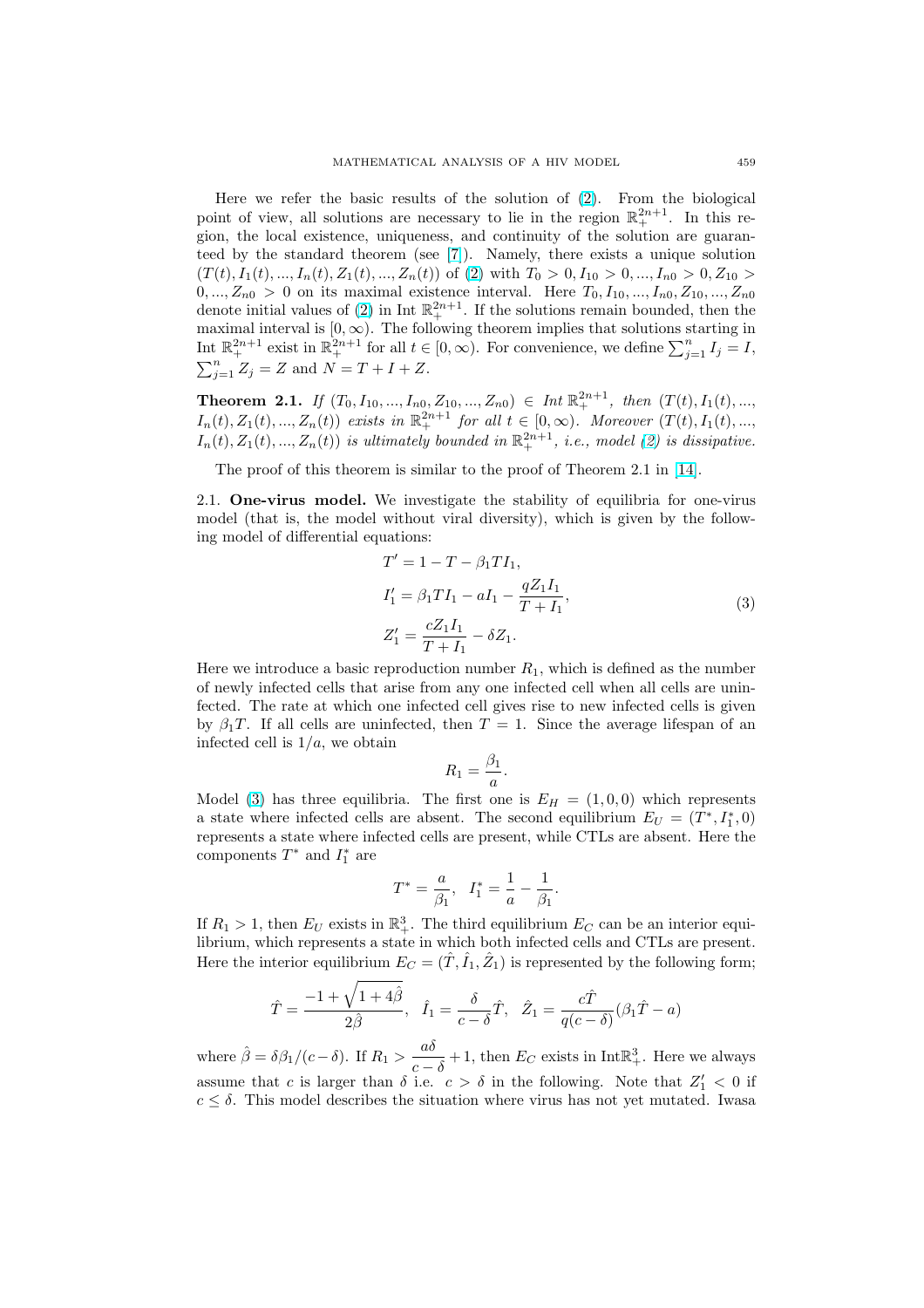<span id="page-3-0"></span>et al. [\[11\]](#page-18-0) have proved that an interior equilibrium is globally stable, if the terms associated with immune reactions are given by  $cZ_1I_1$  and  $qZ_1I_1$  instead of  $\frac{cZ_1I_1}{T+I_1}$  and  $\frac{qZ_1I_1}{T+I_1}$  in model [\(3\)](#page-2-0). However, we showed that the interior equilibrium of one-virus model [\(3\)](#page-2-0) can be unstable [\[13\]](#page-18-0). Since we obtained some local results for model [\(3\)](#page-2-0) in [\[13\]](#page-18-0), we will prove the global properties of model [\(3\)](#page-2-0) in this part.

First of all, we consider the following one-virus model without immune response:

$$
T' = 1 - T - \beta_1 T I_1,
$$
  
\n
$$
I'_1 = \beta_1 T I_1 - a I_1.
$$
\n(4)

The immune response is triggered in encountering to foreign antigens. Therefore this model describes the dynamics of the acute phase of HIV infection. Model (4) has two equilibria. One is a healthy equilibrium  $E_h = (1,0)$  which represents a state in which infected cells are absent. The other is infected equilibrium  $E_u = (T^*, I_1^*)$ . It represents a state in which infected cells are present. Note that there exists  $E_u$  in Int $\mathbb{R}^2_+$  if and only if  $R_1 > 1$ . We obtain the following theorem for the global stability of two equilibria. The proof of this theorem is similar to the proof of Theorem 1.1.5 in [\[26\]](#page-18-0).

**Theorem 2.2.** If  $R_1 \leq 1$ , then  $E_h$  is globally asymptotically stable (in short, GAS). On the other hand, if  $R_1 > 1$ , then  $E_u$  is GAS.

*Proof.* First we consider the local stability of the equilibrium  $E_h$ . The Jacobian matrix of the vector field corresponding to model (4) is

$$
J = \begin{pmatrix} -1 - \beta_1 I_1 & -\beta_1 T \\ \beta_1 I_1 & \beta_1 T - a \end{pmatrix}.
$$

J evaluated at  $E_h$  is

$$
J_{E_h} = \begin{pmatrix} -1 & -\beta_1 \\ 0 & \beta_1 - a \end{pmatrix}.
$$

Eigenvalues of  $J_{E_h}$  are " − 1" and " $\beta_1 - a$ ". Remember that  $R_1 = \beta_1/a$ . If  $R_1 < 1$ , then  $E_h$  is locally asymptotically stable (in short, LAS). To show that  $E_h$  is GAS, we define the following function:

$$
V = \frac{(T-1)^2}{2} + I_1.
$$

If  $R_1 \leq 1$ , then

$$
\dot{V} = (T - 1)(1 - T - \beta_1 T I_1) + \beta_1 T I_1 - aI_1
$$
  
=  $(T - 1)\{-(T - 1) - \beta_1 I_1(T - 1) - \beta_1 I_1\} + \beta_1 T I_1 - aI_1$   
=  $-(1 + \beta_1 I_1)(T - 1)^2 + (\beta_1 - a)I_1$   
=  $-(1 + \beta_1 I_1)(T - 1)^2 - a(1 - R_1)I_1$   
 $\leq -(1 + \beta_1 I_1)(T - 1)^2 \leq 0.$ 

Here " " denotes the time differentiation along an orbit. Note that  $\dot{V} = 0$  if and only if  $T = 1$  and  $I_1 = 0$  when  $R_1 < 1$ . Moreover  $\dot{V} = 0$  if and only if  $T = 1$ when  $R_1 = 1$ . However, in each case, the largest invariant subset of  $V(t) = 0$  is the singleton  $\{E_h\}$ . Thus, by LaSalle Invariance Principle,  $E_h$  is GAS on  $\mathbb{R}^2_+$  when  $R_1 \leq 1$ .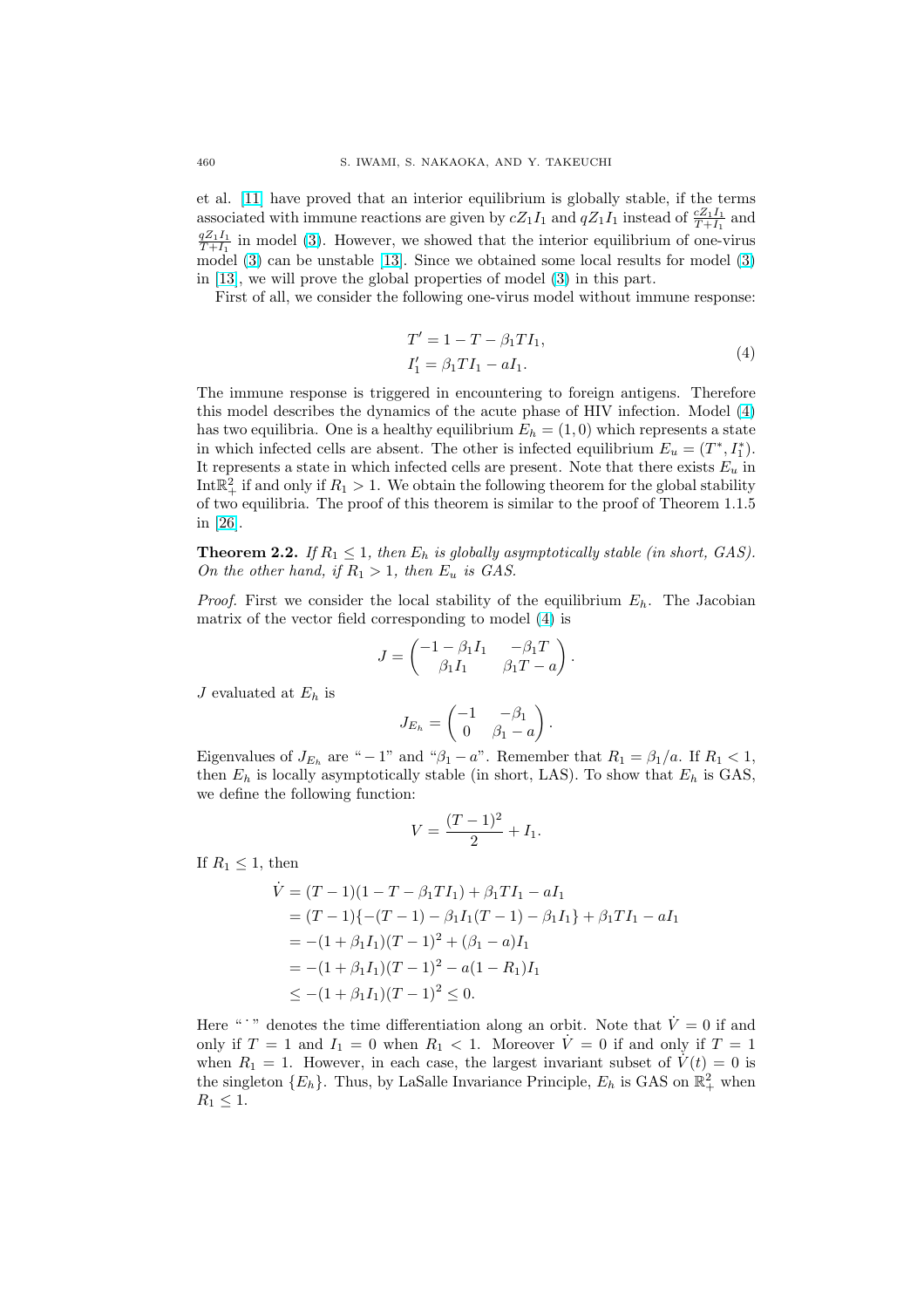<span id="page-4-0"></span>Next we consider the local stability of equilibrium  $E_u$ . If  $R_1 > 1$ , then  $E_u$  exists in  $\mathbb{R}^2_+$ . Otherwise  $E_u$  does not exist in  $\mathbb{R}^2_+$ . J evaluated at  $E_u$  is

$$
J_{E_u} = \begin{pmatrix} -1 - \beta_1 I_1^* & -\beta_1 T^* \\ \beta_1 I_1^* & \beta_1 T^* - a \end{pmatrix}.
$$

Note that  $\beta_1 T^* - a = 0$ . The characteristic equation of  $J_{E_u}$  is

$$
p^2 + (1 + \beta_1 I_1^*)p + \beta_1^2 T^* I_1^* = 0.
$$

Here p denotes the indeterminate of the polynomial. Since  $T^* > 0$ ,  $I_1^* > 0$  and  $\beta_1 > 0$ , all roots of this characteristic equation have negative real part if  $R_1 > 1$ . This implies that  $E_u$  is LAS whenever it exists in  $\mathbb{R}^2_+$ . Now the stable manifold of  $E_h$  is one-dimensional and, since  $E_h$  attracts along the T-axis, the stable manifold of  $E_h$  lies on T-axis. Then the Butler-McGehee theorem (see [\[26\]](#page-18-0)) allows one to conclude that no trajectory with positive initial condition can have  $E_h$  as an omega limit point. Since the initial value is positive, the omega limit set can not correspond to  $E_h$ . If it contains  $E_h$ , then it must also contain an entire orbit different from  $E_h$  belonging to the stable manifold of  $E_h$ . There are only two possible orbits: these are unbounded. But the omega limit set can not contain an unbounded orbit. Therefore,  $E_h$  is not a limit point. Now choose a positive (Dulac) function  $\rho = 1/(TI_1)$  in Int  $\mathbb{R}^2_+$  and denote the right hand side of [\(4\)](#page-3-0) as  $f(T, I_1)$ . Then we have

$$
\mathrm{div}\rho f=-\frac{1}{T^2I_1}<0.
$$

Dulac criterion implies that there is no periodic solution in Int  $\mathbb{R}^2_+$ . Thus, applying Poincare-Bendixon theorem to model [\(4\)](#page-3-0), we can conclude that  $E_u$  is GAS on Int  $\mathbb{R}^2_+$  if  $R_1 > 1$ . □

This theorem implies that if  $R_1 > 1$ , then HIV spreads in individual, i.e., HIV infects an individual. On the other hand, if  $R_1 \leq 1$ , then HIV is cleared, i.e., HIV misses infecting an individual.

Further, we give some global and geometric analysis to immunological phenomena for model  $(3)$ . First, we prove that there exists a lower limit of  $T$ .

**Lemma 2.3.** Uninfected cells persist uniformly, i.e.,  $\liminf_{t\to\infty} T \geq k_T > 0$ , where  $k_T$  is a positive constant.

*Proof.* It follows from Theorem [2.1](#page-2-0) that there exists a positive constant  $K$  such that  $I_1 \leq K$  for sufficiently large time. Thus we have the following inequality for the first equation of [\(3\)](#page-2-0):

$$
T' \ge 1 - T - \beta_1 TK = 1 - (1 + \beta_1 K)T
$$

for sufficiently large time. Therefore  $\liminf_{t\to\infty} T \geq 1/(1+\beta_1 K) = k_T$ .

 $\Box$ 

Remark 1. In similar manner, we can show that uninfected cells persist uniformly for model [\(2\)](#page-1-0).

Next, we prove the situation where infected cells are absent in a steady state. In [\[13\]](#page-18-0), we showed that  $E_H$  is LAS if  $R_1 < 1$ . This argument does not state a global behavior but only a local behavior. The following results deal with the global stability of  $E_H$ . To obtain the global stability theorem, we need the following Lemma 2.4. We will exploit an analogous techniques given in [\[28\]](#page-19-0).

**Lemma 2.4.** If  $R_1 < 1$ , then infected cells are cleared, i.e.,  $\lim_{t\to\infty} I_1(t) = 0$ .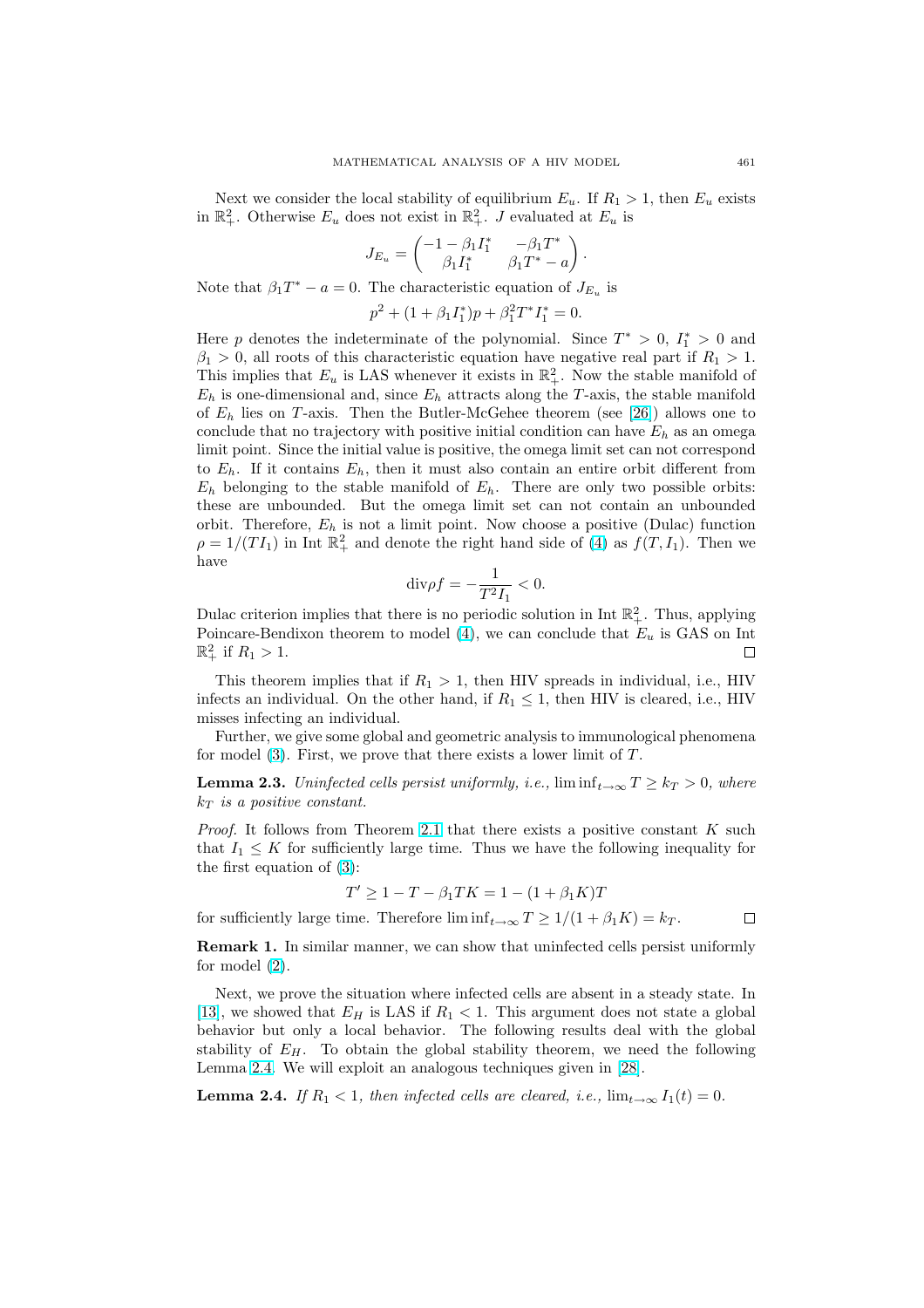Proof. It follows from the first equation of [\(3\)](#page-2-0) that

$$
T' = 1 - T - \beta_1 T I_1 \le 1 - T.
$$

Thus, integrating the both sides of this inequality over  $[0, t]$  gives

$$
T(t) \le 1 + |T_0 - 1|e^{-t}
$$

.

Given  $\varepsilon > 0$ , we can choose sufficiently large  $t_1$  such that  $|T_0 - 1|e^{-t} \leq \varepsilon$  for  $t \geq t_1$ . Then  $T(t) \leq 1 + \varepsilon$  for all  $t \geq t_1$ .

The second equation of [\(3\)](#page-2-0) satisfies

$$
I_1' = (\beta_1 T - a - \frac{qZ_1}{T + I_1}) I_1 \leq (\beta_1 T - a) I_1.
$$

Thus we obtain the following inequality:

$$
I_1(t_1 + t) \leq I_1(t_1) \exp \left\{ \int_{t_1}^{t_1 + t} (\beta_1 T - a) ds \right\}.
$$

Remember that  $T(t) \leq 1 + \varepsilon$  for all  $t \geq t_1$ . Hence

$$
I_1(t_1+t) \leq I_1(t_1) \exp\left\{ \int_{t_1}^{t_1+t} (\beta_1(1+\varepsilon)-a)ds \right\}.
$$

It follows from the definition of  $R_1$  that

$$
I_1(t_1+t) \leq I_1(t_1) \exp\left\{ \int_{t_1}^{t_1+t} (a(R_1-1) + \beta_1 \varepsilon) ds \right\}
$$

Choosing  $\varepsilon > 0$  small enough so that  $g \equiv a(1-R_1)-\beta_1\varepsilon > 0$  in the above inequality yields

Hence 
$$
I_1(t + t_1) \to 0
$$
 as  $t \to \infty$ . i.e.  $\lim_{t \to \infty} I_1(t) = 0$ .

.

**Remark 2.** In a similar manner, we can show that  $\lim_{t\to\infty} I_i(t) = 0$  for all  $i =$ 1, 2, 3, ..., n if  $R_i$  < 1 in the model [\(2\)](#page-1-0). Here  $R_i = \beta_i/a$  (i = 1, 2, 3, ..., n).

Now we shall give the following theorem which proves that  $E_H$  is GAS when  $R_1$  < 1. Let  $x_0$  denote an initial value of model [\(3\)](#page-2-0) (i.e.  $x_0 = (T_0, I_{10}, Z_{10})$ ) and  $\omega(x_0)$  denote an  $\omega$ -limit set of orbit through  $x_0$ .

# **Theorem 2.5.** If  $R_1 < 1$ , then  $E_H$  is  $GAS$  on  $\mathbb{R}^3_+$ .

*Proof.* It follows from Lemma [2](#page-4-0).4 that  $\lim_{t\to\infty} I_1(t) = 0$ . Thus it is clear that  $\lim_{t\to\infty} Z_1(t) = 0$  because of the form of the third equation of [\(3\)](#page-2-0). This implies that  $\omega(x_0)$  exists in the T axis for all  $x_0 \in \mathbb{R}^3_+$ . Moreover the orbit through the point on the T axis converges to "1" on the T axis. Thus we can conclude that  $E_H$ is GAS on  $\mathbb{R}^3_+$  by Theorem A.1 in [\[14\]](#page-18-0).  $\Box$ 

**Remark 3.** In a similar manner, we can show that the equilibrium  $(1, 0, 0, ..., 0)$ for the model [\(2\)](#page-1-0) is GAS on  $\mathbb{R}^{2n+1}_+$  if  $R_i < 1$  for all  $i = 1, 2, 3, ..., n$ .

Next, we consider the situation where infected cells are present. We are now ready to apply a theorem on average Lyapunov function which is developed in [\[5\]](#page-18-0) and [\[10\]](#page-18-0). There are the other papers associated with average Lyapunov function and property of repeller set (see [\[8\]](#page-18-0) and [\[9\]](#page-18-0)). Define

$$
X_I = \{ (T, I_1, Z_1) \in \mathbb{R}_+^3 : T \ge k_T, k \le N \le K \},
$$
  
\n
$$
S_I = \{ (T, I_1, Z_1) : T \ge k_T, I_1 = 0, Z_1 \ge 0, k \le N \le K \}.
$$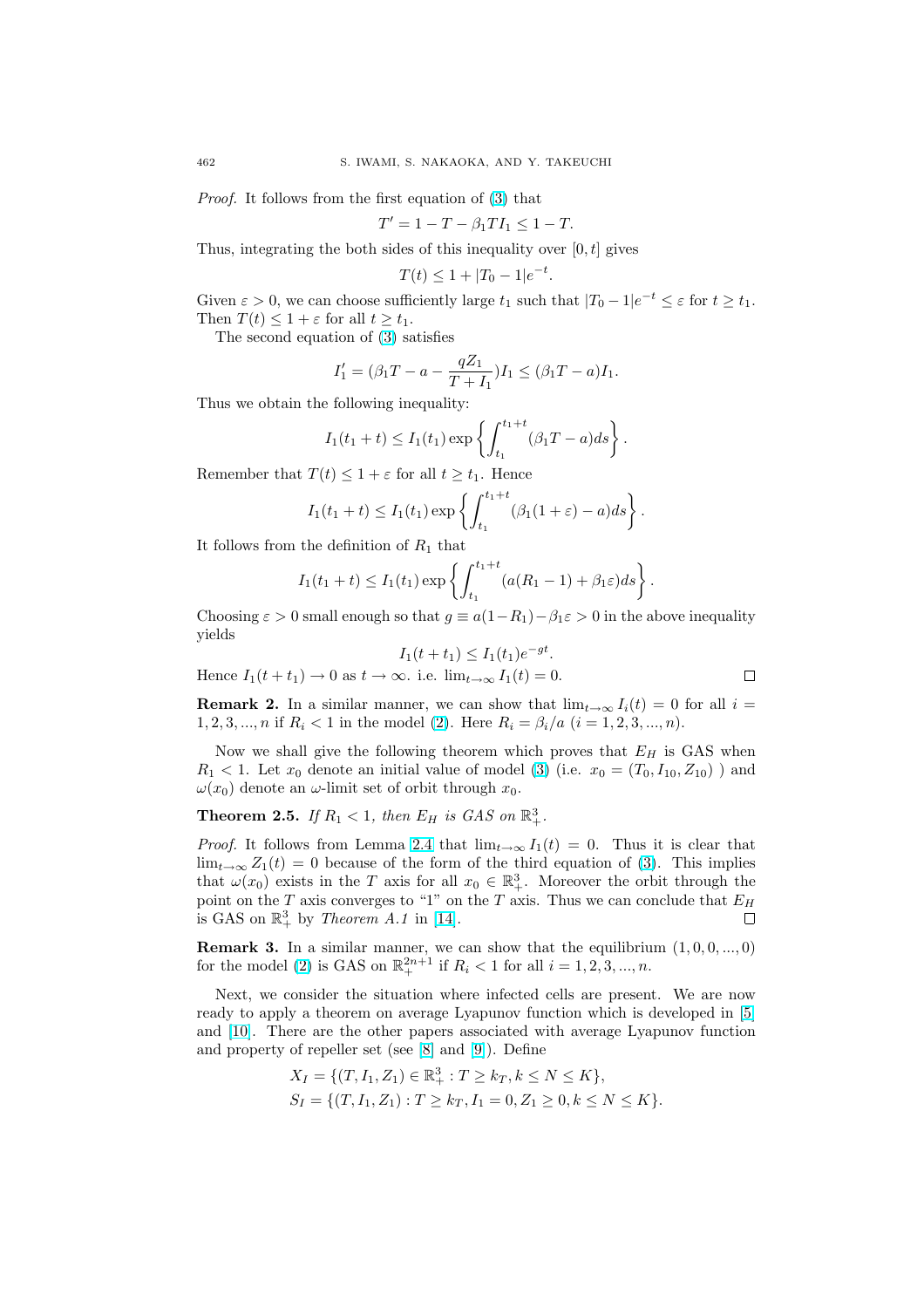<span id="page-6-0"></span>Here  $k_T = 1/(1 + \beta_1 K)$  is given in the proof of Lemma 2.1, k and K are also given in the proof of Theorem 2.1. Then  $X_I$  is compact and  $S_I$  is a compact subset of  $X_I$  with empty interior. We can write

$$
X_I \setminus S_I = \{ (T, I_1, Z_1) : T \ge k_T, I_1 > 0, Z_1 \ge 0, k \le N \le K \}.
$$

Thus  $S_I$  and  $X_I \setminus S_I$  are forward invariant sets because of the form of the second equation of [\(3\)](#page-2-0). Define  $P_I = I_1$ . Then  $P_I : X_I \setminus S_I \to \mathbb{R}^+$  is a  $C^1$ -class function and  $P_I(x) = 0$  if and only if  $x \in S_I$ . For  $y \in X_I \setminus S_I$ , the function

$$
\psi_I(y) = \frac{\dot{P}_I(y)}{P_I(y)} = \beta_1 T - a - \frac{qZ_1}{T + I_1}
$$

is continuous, where "'" denotes the time differentiation along an orbit. Moreover, it is also bounded below, and hence we can define its extension to  $X_I$ , still denoted by  $\psi_I$ , by setting

$$
\psi_I(x) = \liminf_{y \to x, y \in X_I \setminus S_I} \psi_I(y) \quad (x \in S_I).
$$

Obviously  $\psi_I$  is lower semicontinuous on  $X_I$ . If

$$
\sup_{t\geq 0}\int_0^t\psi_I(\pi(x,s))ds>0
$$

for all  $x \in \omega(S_I)$ , we can apply a theorem on average Lyapunov function. Here  $\pi(x, s)$  denotes a semiflow generated by the solution of model [\(3\)](#page-2-0) and  $\omega(S_I)$  is  $\pi(x, s)$  denotes a seminow gen<br>defined as  $\omega(S_I) = \bigcup_{x \in S_I} \omega(x)$ .

**Lemma 2.6.** If  $R_1 > 1$ , then infected cells persist uniformly, i.e.,  $\liminf_{t\to\infty} I_1(t)$  $k_I > 0$ , where  $k_I$  is a positive constant.

*Proof.* By Theorem [2.2,](#page-3-0) it is clear that  $\omega(S_I) = \{E_H\}$ . It suffices to show the above condition only for  $x = E_H$ . In fact, substituting  $x = E_H$  into  $\psi_I(x)$  gives

$$
\psi_I(x) = \beta_1 - a = a\left(\frac{\beta_1}{a} - 1\right) = a(R_1 - 1).
$$

Since  $R_1 > 1$ ,  $\psi_I(x) = a(R_1 - 1) > 0$ . This implies that

$$
\sup_{t\geq 0}\int_0^t \psi_I(\pi(x,s))ds>0
$$

for all  $x \in \omega(S_I)$ . Therefore there is a compact forward invariant set  $Y_I$  with dist  $(Y_I, S_I) > 0$  such that every semiorbit in  $X_I \setminus S_I$  is ultimately in  $Y_I$ , i.e., there exists a positive constant  $k_I$  such that  $\liminf_{t\to\infty} I_1(t) > k_I$  [\[10\]](#page-18-0).  $\Box$ 

We can choose a constant  $k_I$  such that  $0 < k_I < 1/a - 1/\beta_1$ . Lemma 2.6 states that immune system can not eradicate HIV forever if  $R_1 > 1$ .

Moreover we consider the situation where immune cells are present. Set

$$
X_Z = \{(T, I_1, Z_1) : T \ge k_T, I_1 \ge k_I, Z_1 \ge 0, k \le N \le K\},
$$
  
\n
$$
S_Z = \{(T, I_1, Z_1) : T \ge k_T, I_1 \ge k_I, Z_1 = 0, k \le N \le K\}.
$$

Moreover, define  $P_Z = Z_1$ . For  $z \in X_Z \setminus S_Z$ , the function

$$
\psi_Z(z)=\frac{\dot{P}_Z(z)}{P_Z(z)}=\frac{cI_1}{T+I_1}-\delta
$$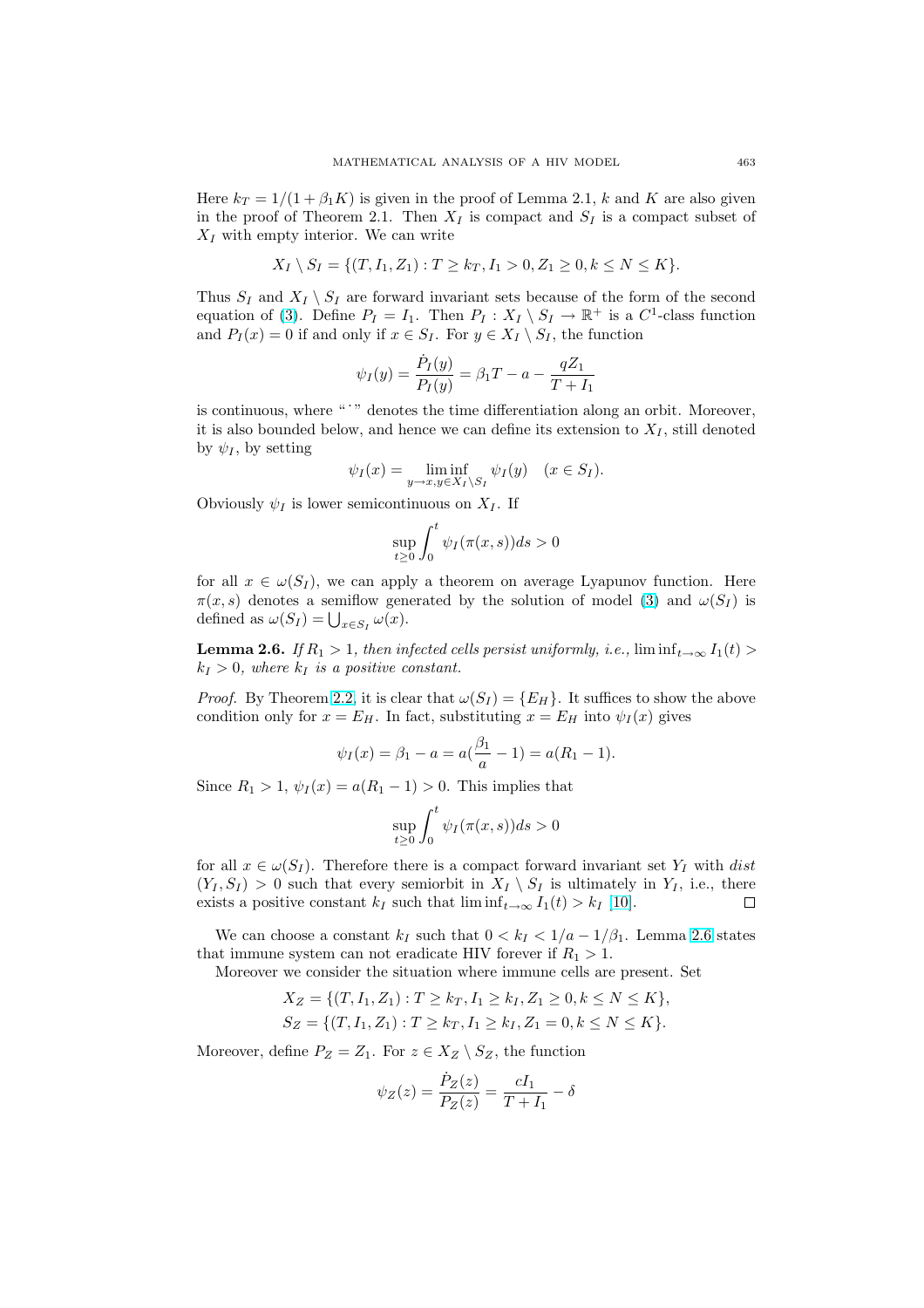is continuous. In addition, it is bounded below, and hence we can define its extension to  $X_Z$ , which is still denoted by  $\psi_Z$ , by setting

$$
\psi_Z(x) = \liminf_{z \to x, z \in X_Z \setminus S_Z} \psi_Z(z) \quad (x \in S_Z).
$$

Obviously  $\psi_Z$  is lower semicontinuous on  $X_Z$ . In the similar manner, if

$$
\sup_{t\geq 0} \int_0^t \psi_Z(\pi(x,s))ds > 0
$$

for all  $x \in \omega(S_Z)$ , then we can also apply a theorem on average Lyapunov function.

Lemma 2.7. If  $R_1 > \frac{a\delta}{a}$  $\frac{dS}{d\epsilon - \delta}$  + 1, then immune cells persist uniformly, which is equivalent to  $\liminf_{t\to\infty} Z_1(t) > k_Z > 0$ , where  $k_Z$  is a positive constant.

*Proof.* It is clear that  $\omega(S_Z) = \{E_U\}$  by Theorem [2.1](#page-2-0) because  $R_1 > 1$ . It suffices to show the above condition only for  $x = E_U$ . In fact, substituting  $x = E_U$  into  $\psi_Z(x)$  gives

$$
\psi_Z(x) = \frac{c(\frac{1}{a} - \frac{1}{\beta_1})}{\frac{a}{\beta_1} + \frac{1}{a} - \frac{1}{\beta_1}} - \delta = \frac{\frac{c}{a}(R_1 - 1)}{1 + \frac{1}{a}(R_1 - 1)} - \delta.
$$

Since  $R_1 > \frac{a\delta}{a}$  $\frac{dS}{c-\delta}+1$ ,  $\psi_Z(x) = \frac{c}{a(R_1-1)}\frac{1}{1+1/a(R_1-1)} - \delta > 0$ . This implies that

$$
\sup_{t\geq 0}\int_0^t\psi_Z(\pi(x,s))ds>0
$$

for all  $x \in \omega(S_Z)$ . Therefore there is a compact forward invariant set  $Y_Z$  with dist  $(Y_Z, S_Z) > 0$  such that every semiorbit in  $X_Z \setminus S_Z$  is ultimately in  $Y_Z$ , i.e., there exists a positive constant  $k_Z$  such that  $\liminf_{t\to\infty} Z_1(t) > k_Z$  [\[10\]](#page-18-0).  $\Box$ 

It is important for us to check the existence of uninfected cells, infected cells and immune cells in  $Int \mathbb{R}^3_+$ . Here we define "Permanence" as follows:

Definition 2.8. System [\(3\)](#page-2-0) is permanent if and only if

$$
k_T \leq \liminf_{t \to +\infty} T(t) \leq \limsup_{t \to +\infty} T(t) \leq K_T,
$$
  
\n
$$
k_I \leq \liminf_{t \to +\infty} I(t) \leq \limsup_{t \to +\infty} I(t) \leq K_I,
$$
  
\n
$$
k_Z \leq \liminf_{t \to +\infty} Z(t) \leq \limsup_{t \to +\infty} Z(t) \leq K_Z,
$$

for any solutions of model [\(3\)](#page-2-0) with any  $x_0 \in \text{Int } \mathbb{R}^3_+$ . Here  $k_i$  and  $K_i$   $(i = T, I, Z)$ are positive constants which are independent of  $x_0$ .

Thus, if model [\(3\)](#page-2-0) is permanent, then uninfected cells, infected cells and immune cells exist persistently in individual. By Lemma [2.3,](#page-4-0) Lemma [2.6](#page-6-0) and Lemma 2.7, we have the following result on permanence.

## Theorem 2.9. If  $R_1 > \frac{a\delta}{a}$  $\frac{dS}{c-\delta}+1$ , then model [\(3\)](#page-2-0) is permanent.

Theorem 2.9 states that the immune system can not eradicate HIV forever under the condition  $R_1 > a\delta/(c-\delta) + 1$ , even if immune system attacks HIV. In practice, most of patients who are infected with HIV develop AIDS after the long fight between immune system and HIV.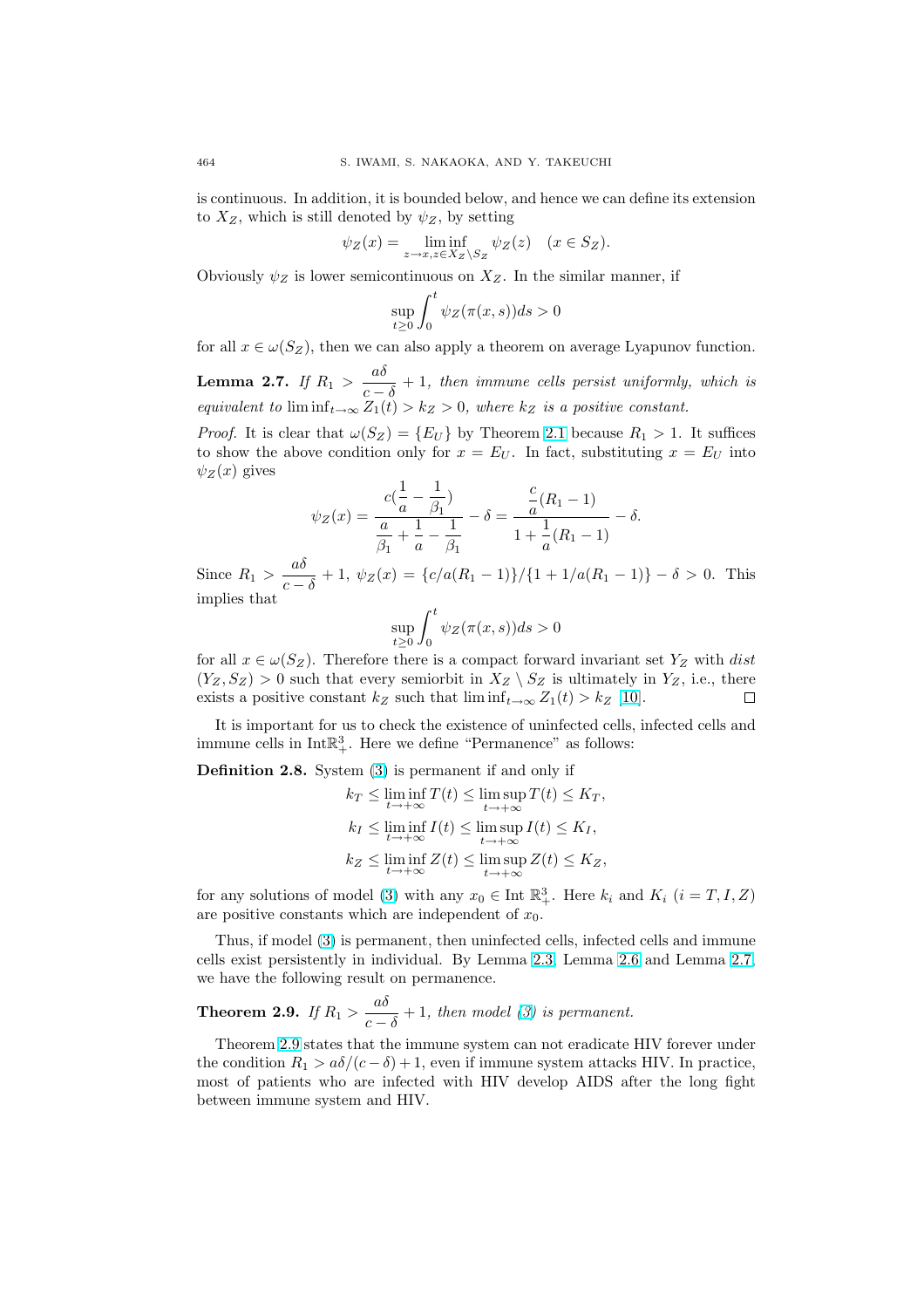2.2. Multi-virus model. Model [\(2\)](#page-1-0) has very complex mathematical structures such as limit cycle, quasi-periodic attractors, chaotic attractors, and so on [\[13\]](#page-18-0). In order to understand the complexity, we have to demonstrate the existence and stability conditions of the equilibria although the global behavior may be very difficult. We will explain elegant relations between these conditions in this paper.

System [\(2\)](#page-1-0) has various equilibria and the maximum number of nonnegative equilibria of [\(2\)](#page-1-0) is given by the following expression:

$$
(nC_n + nC_{n-1} + \dots + nC_1) + (nC_n \cdot nC_1 + nC_{n-1} \cdot nC_1 + \dots + nC_1 \cdot 1C_1) + 1.
$$

Further these equilibria can be divided into three types (i), (ii), (iii):

(i) Controlled equilibrium :  $E_c$ -type, which means that all specific immune strains are activated by its corresponding HIV strains. For example,  $E_c$ -type equilibrium can include the following equilibrium:

$$
(\tilde{T}; \tilde{I}_1, ..., \tilde{I}_k, 0, ..., 0; \tilde{Z}_1, ..., \tilde{Z}_k, 0, ..., 0)
$$

where

$$
\tilde{T} = \frac{2}{1 + \sqrt{1 + \frac{4\delta \sum_{l=1}^{k} \beta_l}{c - k\delta}}},
$$
\n
$$
\tilde{I}_1 = \dots = \tilde{I}_k = \frac{-1 + \sqrt{1 + \frac{4\delta \sum_{l=1}^{k} \beta_l}{c - k\delta}}}{2 \sum_{l=1}^{k} \beta_l},
$$
\n
$$
\tilde{Z}_j = \frac{(\beta_j \tilde{T} - a)(\tilde{T} + \sum_{l=1}^{k} \tilde{I}_l)}{q}
$$

for  $j = 1, \ldots, k$ . The other equilibria can be written in the similar manner. From the definition of  $E_c$ -type, the number of  $E_c$ -type equilibrium is  $nC_n + nC_{n-1} + ... + nC_1$ .

(ii) Uncontrolled equilibrium :  $E_u$ -type, which means that one of all specific immune strains is inactivated but the other immune strains are activated by its corresponding HIV strains. For example,  $E_u$ -type equilibrium can include the following equilibrium:

$$
(\hat{T}; \hat{I}_1,...,\hat{I}_k,0,...,0;0,\hat{Z}_2,...,\hat{Z}_k,0,...,0)
$$

where

$$
\begin{aligned} \hat{T} &= \frac{a}{\beta_1}, \\ \hat{I}_2 &= \ldots = \hat{I}_k = \frac{1-\hat{T}+\beta_1 \hat{T}^2}{\{\sum_{l=2}^k \beta_l + \beta_1 (\frac{c}{\delta}-(k-1))\} \hat{T}}, \\ \hat{I}_1 &= (\frac{c}{\delta}-(k-1)) \hat{I}_j - \hat{T}, \\ \hat{Z}_j &= \frac{c(\beta_j \hat{T}-a)}{q\delta} \hat{I}_j \end{aligned}
$$

for  $j = 2, ..., k$ . The other equilibria can be written in the similar manner. From the definition of  $E_u$ -type, the number of  $E_u$ -type equilibrium is  $nC_n \cdot nC_1 + nC_{n-1} \cdot$  $n_{-1}C_1 + ... + n_{n}C_1 \cdot {}_1C_1$ .

(iii) Healthy equilibrium :  $E_h$ -type, which means that all HIV strains do not exist. In this type,  $(1; 0, \ldots, 0; 0, \ldots, 0)$  is a unique equilibrium.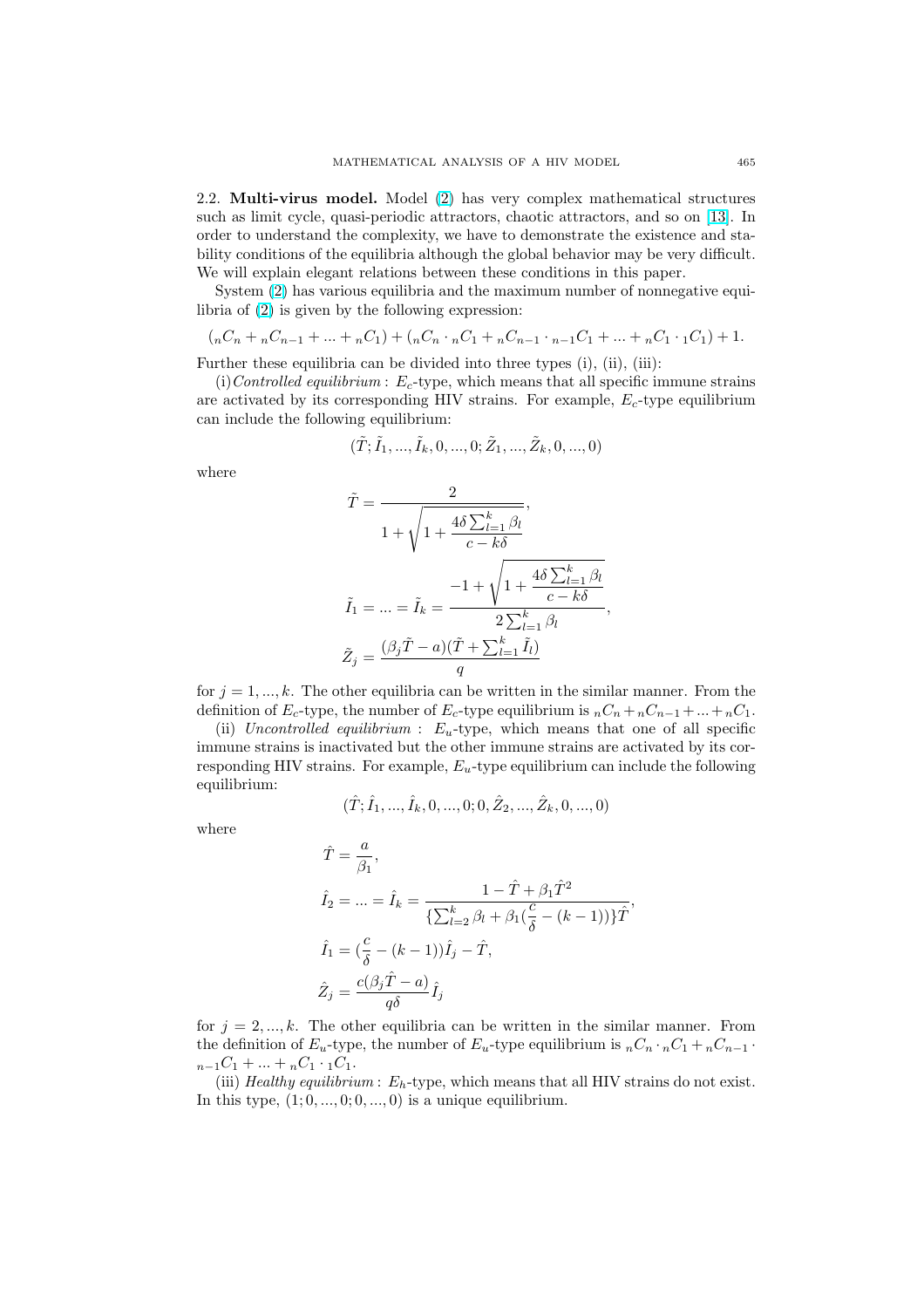For arbitrary strain number, we can obtain the exact expression of equilibria. This implies that we will obtain the general existence condition of equilibria but the general analysis is very complex and tedious. Therefore, in order to avoid a mathematical difficulty, we let  $n = 3$  and discuss with this model because the model with  $n = 3$  has enough information to understand the mathematical structure. The equilibria can be written out as follows for  $n = 3$ :

$$
E_H = (T_H; 0, 0, 0, 0, 0, 0), E_1 = (T_1; I_{1:1}, 0, 0, 0, 0, 0), E_2 = (T_2; 0, I_{2:2}, 0, 0, 0, 0),
$$
  
\n
$$
E_3 = (T_3; 0, 0, I_{3:3}; 0, 0, 0), E_1^1 = (T_1^1; I_{1:1}^1, 0, 0; Z_{1:1}^1, 0, 0),
$$
  
\n
$$
E_2^2 = (T_2^2; 0, I_{2:2}^2, 0; 0, Z_{2:2}^2, 0),
$$
  
\n
$$
E_3^3 = (T_3^3; 0, 0, I_{3:3}^3; 0, 0, Z_{3:3}^3), E_{12}^1 = (T_{12}^1; I_{1:12}^1, I_{2:12}^1, 0; Z_{1:12}^1, 0, 0),
$$
  
\n
$$
E_{13}^1 = (T_{13}^1; I_{1:13}^1, 0, I_{3:13}^1; Z_{1:13}^1, 0, 0), E_{23}^2 = (T_{23}^2; 0, I_{2:23}^2, I_{3:23}^2; 0, Z_{2:23}^2, 0),
$$
  
\n
$$
E_{12}^2 = (T_{12}^2; I_{1:12}^2, I_{2:12}^2, 0; 0, Z_{2:12}^2, 0), E_{13}^3 = (T_{13}^3; I_{1:13}^3, 0, I_{3:13}^3; 0, 0, Z_{3:13}^3),
$$
  
\n
$$
E_{23}^3 = (T_{23}^3; 0, I_{2:23}^3, I_{3:23}^3; 0, 0, Z_{3:23}^3), E_{12}^1 = (T_{12}^1; I_{1:12}^1, I_{2:12}^1, 0; Z_{1:12}^1, Z_{2:12}^1, 0),
$$
  
\n
$$
E_{13}^1 = (T_{13}^1; I_{1:13}^1, 0, I_{
$$

$$
\begin{aligned} E^{12}_{123} &= (T^{12}_{123}; I^{12}_{1:123}, I^{12}_{2:123}, I^{12}_{3:123}; Z^{12}_{1:123}, Z^{12}_{2:123}, 0), \\ E^{13}_{123} &= (T^{13}_{123}; I^{13}_{1:123}, I^{13}_{2:123}, I^{13}_{3:123}; Z^{13}_{1:123}, 0, Z^{13}_{3:123}), \\ E^{23}_{123} &= (T^{23}_{123}; I^{23}_{1:123}, I^{23}_{2:123}, I^{23}_{3:123}; 0, Z^{23}_{2:123}, Z^{23}_{3:123}), \\ E_{+} &= (T_{+}; I_{1:+}, I_{2:+}, I_{3:+}; Z_{1:+}, Z_{2:+}, Z_{3:+}) \end{aligned}
$$

and these equilibria can be divided into three types:

$$
E_c = \{E_1^1, E_2^2, E_3^3, E_{12}^{12}, E_{13}^{13}, E_{23}^{23}, E_+\},
$$
  
\n
$$
E_u = \{E_1, E_2, E_3, E_{12}^1, E_{13}^1, E_{23}^2, E_{12}^2, E_{13}^3, E_{23}^3, E_{123}^{12}, E_{123}^{13}, E_{123}^{23}\},
$$
  
\n
$$
E_h = \{E_H\}.
$$

In this part, we will focus a local behavior of the model [\(2\)](#page-1-0). For theoretical results about some threshold phenomenon of immnue inducement refer to [\[15\]](#page-18-0).

2.2.1. Existence condition. We introduce a basic reproductive number  $R_j = \beta_j/a$  $(j = 1, ..., n)$ . For our convenience, let  $\beta_1 < \beta_2 < ... < \beta_n$  without loss of generality. Then the basic reproductive numbers satisfy the following relation:

$$
R_1 < R_2 < \ldots < R_n.
$$

It is clear that  $E_H$  always exists in  $\mathbb{R}^7_+$ . Since

$$
I_{1:1} = \frac{1}{a} - \frac{1}{\beta_1}, \quad I_{2:2} = \frac{1}{a} - \frac{1}{\beta_2}, \quad I_{3:3} = \frac{1}{a} - \frac{1}{\beta_3},
$$

 $E_1, E_2, E_3$  exists in  $\mathbb{R}_+^7$  if  $R_1 > 1, R_2 > 1, R_3 > 1$ , respectively.

It is clear that  $T_1^1 > 0$ ,  $T_2^2 > 0$ ,  $T_3^3 > 0$ ,  $I_{1:1}^1 > 0$ ,  $I_{2:2}^2 > 0$ ,  $I_{3:3}^3 > 0$  because  $E_1^1$ ,  $E_2^2$ ,  $E_3^3$  belong to  $E_c$ -type equilibrium. Therefore, we have only to check conditions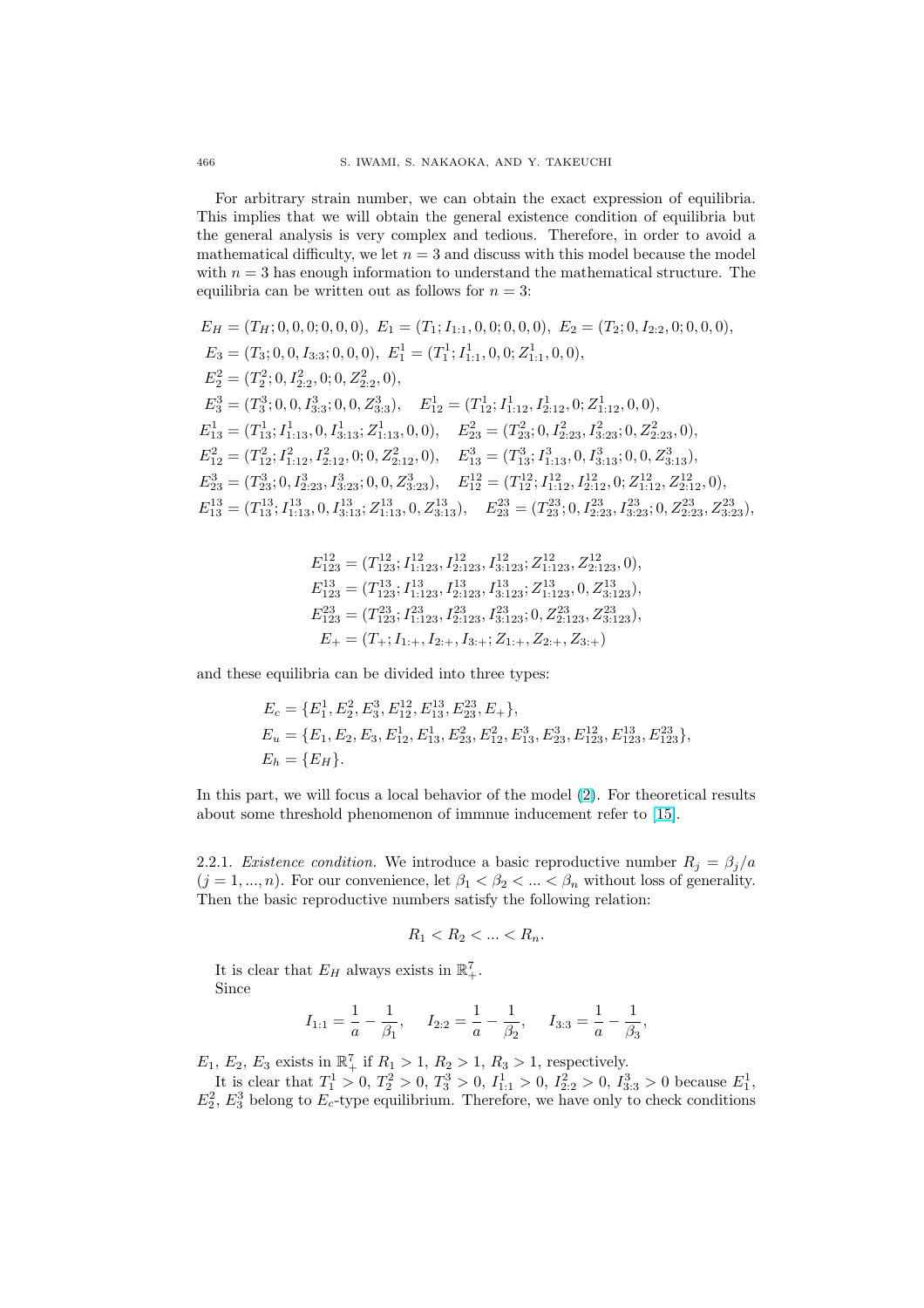which ensure  $Z_{1:1}^1 > 0$ ,  $Z_{2:2}^2 > 0$ ,  $Z_{3:3}^3 > 0$ . Since

$$
Z_{1:1}^1 = \frac{(\beta_1 T_1^1 - a)(T_1^1 + I_{1:1}^1)}{q}, \ Z_{2:2}^2 = \frac{(\beta_2 T_2^2 - a)(T_2^2 + I_{2:2}^2)}{q},
$$
  

$$
Z_{3:3}^3 = \frac{(\beta_3 T_3^3 - a)(T_3^3 + I_{3:3}^3)}{q},
$$
  

$$
T_1^1 = \frac{2}{1 + \sqrt{1 + \frac{4\delta\beta_1}{c - \delta}}}, \ T_2^2 = \frac{2}{1 + \sqrt{1 + \frac{4\delta\beta_2}{c - \delta}}}, \ T_3^3 = \frac{2}{1 + \sqrt{1 + \frac{4\delta\beta_3}{c - \delta}}}
$$

 $E_1^1, E_2^2, E_3^3$  exists in  $\mathbb{R}_+^7$  if  $R_1 > 1 + a\delta/(c-\delta), R_2 > 1 + a\delta/(c-\delta), R_3 > 1 + a\delta/(c-\delta)$ , respectively.

It is clear that  $T_{12}^1 > 0$ ,  $T_{13}^1 > 0$ ,  $T_{23}^2 > 0$ ,  $T_{12}^2 > 0$ ,  $T_{13}^3 > 0$ ,  $T_{23}^3 > 0$  because  $E_{12}^1$ ,  $E_{13}^1, E_{23}^2, E_{12}^2, E_{13}^3, E_{23}^3$  belong to  $E_u$ -type equilibrium. Since

$$
\begin{aligned} I_{1:12}^{1} &= \frac{1 - T_{12}^{1} + \beta_{2} (T_{12}^{1})^{2}}{T_{12}^{1} \{ \beta_{1} + \beta_{2} (\frac{c}{\delta} - 1) \} }, I_{1:13}^{1} = \frac{1 - T_{13}^{1} + \beta_{3} (T_{13}^{1})^{2}}{T_{13}^{1} \{ \beta_{1} + \beta_{3} (\frac{c}{\delta} - 1) \} }, I_{2:23}^{2} = \frac{1 - T_{23}^{2} + \beta_{3} (T_{23}^{2})^{2}}{T_{23}^{2} \{ \beta_{2} + \beta_{3} (\frac{c}{\delta} - 1) \} }, \\ I_{2:12}^{2} &= \frac{1 - T_{12}^{2} + \beta_{1} (T_{12}^{2})^{2}}{T_{12}^{2} \{ \beta_{2} + \beta_{1} (\frac{c}{\delta} - 1) \} }, I_{3:13}^{3} = \frac{1 - T_{13}^{3} + \beta_{1} (T_{13}^{3})^{2}}{T_{13}^{3} \{ \beta_{3} + \beta_{1} (\frac{c}{\delta} - 1) \} }, I_{3:23}^{3} = \frac{1 - T_{23}^{3} + \beta_{2} (T_{23}^{3})^{2}}{T_{23}^{3} \{ \beta_{3} + \beta_{2} (\frac{c}{\delta} - 1) \} }, \end{aligned}
$$

 $I_{1:12}^1 > 0, I_{1:13}^1 > 0, I_{2:23}^2 > 0, I_{2:12}^2 > 0, I_{3:13}^3 > 0, I_{3:23}^3 > 0$  since  $\limsup_{t \to \infty} T(t) \le$ 1 for [\(2\)](#page-1-0). Moreover the other components of these equilibria are as follows:

$$
\begin{aligned} &I_{2:12}^1 = \bigl(\frac{c}{\delta}-1\bigr)I_{1:12}^1 - T_{12}^1, \qquad I_{3:13}^1 = \bigl(\frac{c}{\delta}-1\bigr)I_{1:13}^1 - T_{13}^1, \qquad I_{3:23}^2 = \bigl(\frac{c}{\delta}-1\bigr)I_{2:23}^2 - T_{23}^2, \\ &I_{1:12}^2 = \bigl(\frac{c}{\delta}-1\bigr)I_{2:12}^2 - T_{12}^2, \qquad I_{1:13}^3 = \bigl(\frac{c}{\delta}-1\bigr)I_{3:13}^3 - T_{13}^3, \qquad I_{2:23}^3 = \bigl(\frac{c}{\delta}-1\bigr)I_{3:23}^3 - T_{23}^3, \\ &Z_{1:12}^1 = \frac{c(\beta_1T_{12}^1 - a)I_{1:12}^1}{q\delta}, \qquad Z_{1:13}^1 = \frac{c(\beta_1T_{13}^1 - a)I_{1:13}^1}{q\delta}, \qquad Z_{2:23}^2 = \frac{c(\beta_2T_{23}^2 - a)I_{2:23}^2}{q\delta}, \\ &Z_{2:12}^2 = \frac{c(\beta_2T_{12}^2 - a)I_{2:12}^2}{q\delta}, \qquad Z_{3:13}^3 = \frac{c(\beta_3T_{13}^3 - a)I_{3:13}^3}{q\delta}, \qquad Z_{3:23}^3 = \frac{c(\beta_3T_{23}^3 - a)I_{3:23}^3}{q\delta}. \end{aligned}
$$

Therefore, we can obtain the following conditions:

$$
I_{2:12}^1 > 0, \ Z_{1:12}^1 > 0 \iff R_1 > R_2 > \frac{1 + \sqrt{1 + \frac{4\beta_1 \delta}{c - \delta}}}{2} \iff E_{12}^1 \in \mathbb{R}_+^7,
$$
  

$$
I_{3:13}^1 > 0, \ Z_{1:13}^1 > 0 \iff R_1 > R_3 > \frac{1 + \sqrt{1 + \frac{4\beta_1 \delta}{c - \delta}}}{2} \iff E_{13}^1 \in \mathbb{R}_+^7,
$$
  

$$
I_{3:23}^2 > 0, \ Z_{2:23}^2 > 0 \iff R_2 > R_3 > \frac{1 + \sqrt{1 + \frac{4\beta_2 \delta}{c - \delta}}}{2} \iff E_{23}^2 \in \mathbb{R}_+^7,
$$
  

$$
I_{1:12}^2 > 0, \ Z_{2:12}^2 > 0 \iff R_2 > R_1 > \frac{1 + \sqrt{1 + \frac{4\beta_2 \delta}{c - \delta}}}{2} \iff E_{12}^2 \in \mathbb{R}_+^7,
$$
  

$$
I_{1:13}^3 > 0, \ Z_{3:13}^3 > 0 \iff R_3 > R_1 > \frac{1 + \sqrt{1 + \frac{4\beta_3 \delta}{c - \delta}}}{2} \iff E_{13}^3 \in \mathbb{R}_+^7,
$$
  

$$
I_{2:23}^3 > 0, \ Z_{3:23}^3 > 0 \iff R_3 > R_2 > \frac{1 + \sqrt{1 + \frac{4\beta_3 \delta}{c - \delta}}}{2} \iff E_{23}^3 \in \mathbb{R}_+^7,
$$

,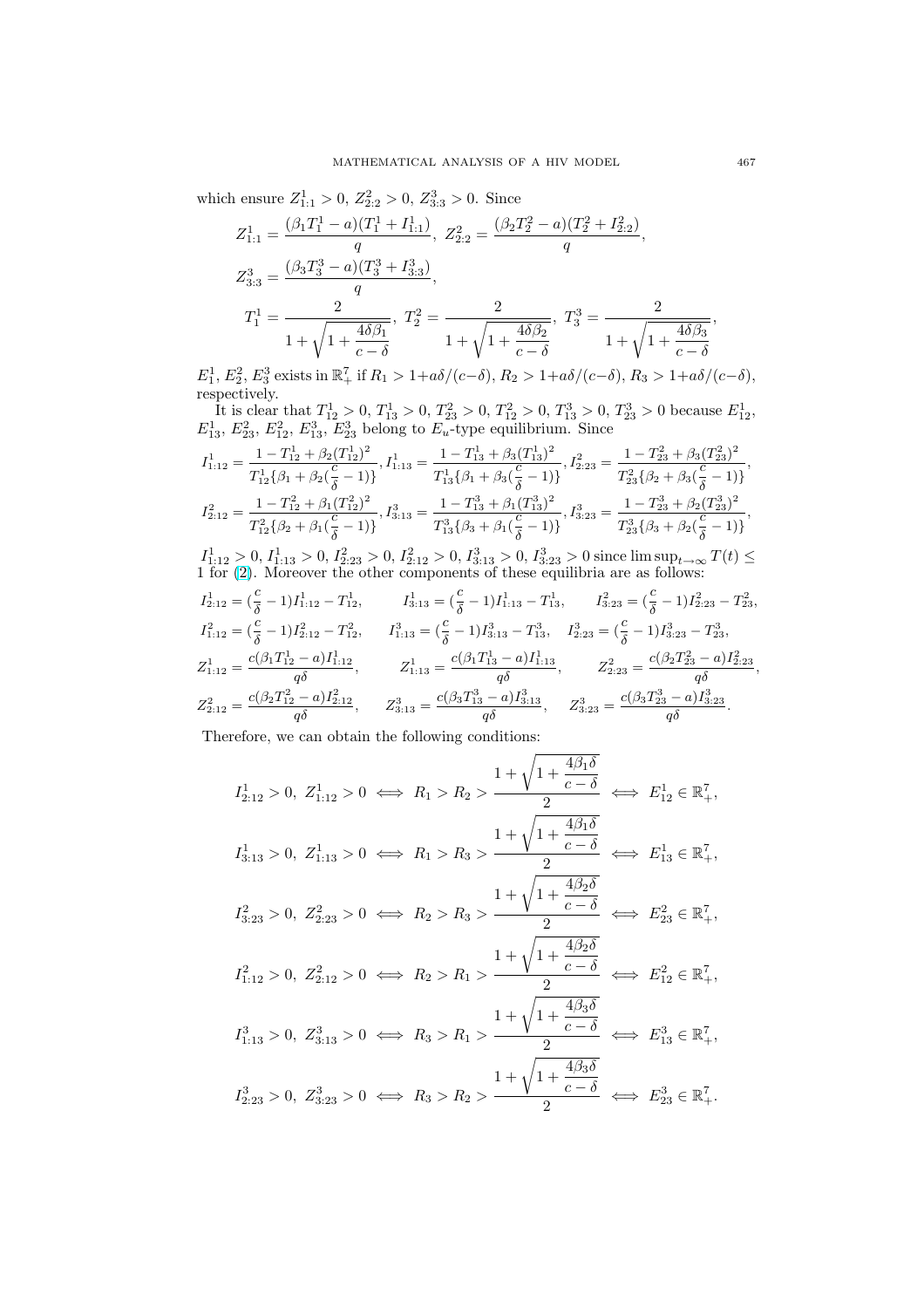<span id="page-11-0"></span>

FIGURE 1. The existence condition of equilibria for  $n = 3$  with  $R_1 < R_2 < R_3$ : A bullet mark denotes the bifurcation point. This means that if basic reproductive number exceeds the bullet mark then its corresponding equilibrium exists in  $\mathbb{R}^7_+$ . In the figure, we assumed that  $\beta_3/(c - \delta) < (\beta_1 + \beta_2)/(c - 2\delta)$ . Otherwise, the position of  $E_{13}^3$  and  $E_{12}^{12}$  is exchanged.

In the similar manner, we have the existence conditions for  $E_{12}^{12}$ ,  $E_{13}^{13}$ ,  $E_{23}^{23}$ ,  $E_{123}^{12}$ ,  $E_{123}^{13}, E_{123}^{23}, E_{+}$ 

$$
\frac{1 + \sqrt{1 + \frac{4(\beta_1 + \beta_2)\delta}{c - 2\delta}}}{2} < R_1, R_2 \iff E_{12}^{12} \in \mathbb{R}_+^7,
$$
\n
$$
\frac{1 + \sqrt{1 + \frac{4(\beta_1 + \beta_3)\delta}{c - 2\delta}}}{2} < R_1, R_3 \iff E_{13}^{13} \in \mathbb{R}_+^7,
$$
\n
$$
\frac{1 + \sqrt{1 + \frac{4(\beta_2 + \beta_3)\delta}{c - 2\delta}}}{2} < R_2, R_3 \iff E_{23}^{23} \in \mathbb{R}_+^7,
$$
\n
$$
\frac{1 + \sqrt{1 + \frac{4(\beta_1 + \beta_2)\delta}{c - 2\delta}}}{2} < R_3 < R_1, R_2 \iff E_{123}^{12} \in \mathbb{R}_+^7,
$$
\n
$$
\frac{1 + \sqrt{1 + \frac{4(\beta_1 + \beta_3)\delta}{c - 2\delta}}}{2} < R_2 < R_1, R_3 \iff E_{133}^{13} \in \mathbb{R}_+^7,
$$
\n
$$
\frac{1 + \sqrt{1 + \frac{4(\beta_2 + \beta_3)\delta}{c - 2\delta}}}{2} < R_1 < R_2, R_3 \iff E_{123}^{23} \in \mathbb{R}_+^7,
$$
\n
$$
\frac{1 + \sqrt{1 + \frac{4(\beta_1 + \beta_2 + \beta_3)\delta}{c - 3\delta}}}{2} < R_1, R_2, R_3 \iff E_{123}^{23} \in \mathbb{R}_+^7,
$$

Here we assume that  $c - 3\delta > 0$ .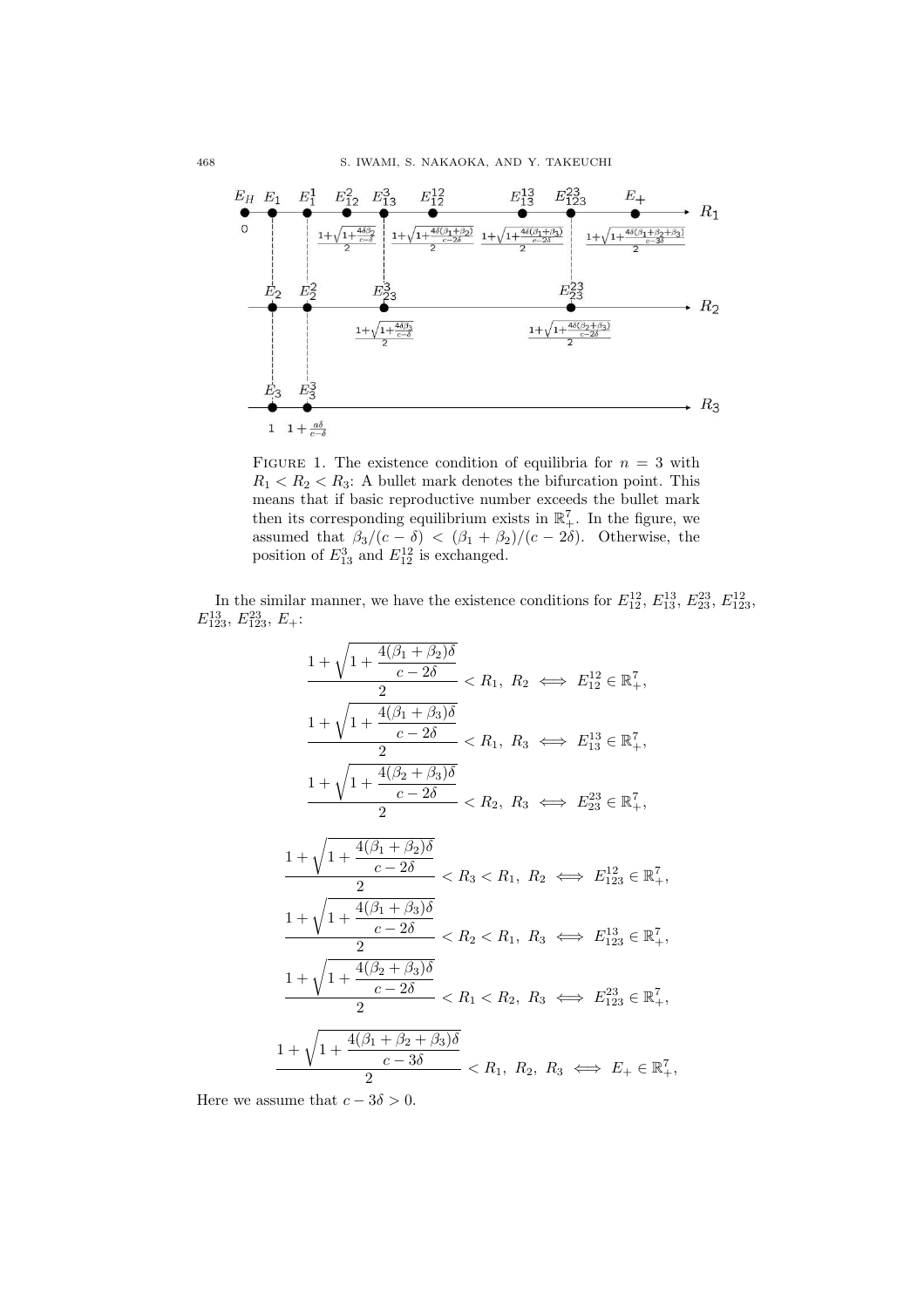However,  $E_{12}^1, E_{13}^1, E_{23}^2, E_{123}^{12}, E_{123}^{13}$  can not exist in  $\mathbb{R}_+^7$  because of  $R_1 < R_2 < R_3$ . Then the number of equilibria which can exist in  $\mathbb{R}^7_+$  is

$$
(3C_3 + 3C_2 + 3C_1) + \left(\frac{3C_3 \cdot 3C_1}{1} + \frac{3C_2 \cdot 2C_1}{2} + \frac{3C_1 \cdot 1C_1}{3}\right) + 1 = 15.
$$

In general, the number of equilibria which can exist in nonnegative cone is given by the following expression:

$$
(nC_n + nC_{n-1} + \dots + nC_1) + \left(\frac{nC_n \cdot nC_1}{1} + \frac{nC_{n-1} \cdot nC_1}{2} + \dots + \frac{nC_1 \cdot 1C_1}{n}\right) + 1.
$$

In this way, we can obtain a relation among the existence condition for the equilibria (see Fig. [1\)](#page-11-0) and also have the relation for  $n \geq 3$  in the same manner.

2.2.2. Instability condition of boundary equilibria. For  $n = 1$ , some stability condition of equilibria was obtained in [\[13\]](#page-18-0). Furthermore, we observed strange attractors and periodic attractors for  $n = 2$  in [\[13\]](#page-18-0). That is, the behavior of [\(2\)](#page-1-0) tends to be complex as viral diversity increases.

In this part, we investigate the instability condition of boundary equilibria for  $n=3$  except  $E_{12}^1$ ,  $E_{13}^1$ ,  $E_{23}^2$ ,  $E_{123}^{12}$ ,  $E_{123}^{13}$ .

Let us evaluate J at equilibrium  $E_H$ . Here J denotes the Jacobian matrix of [\(2\)](#page-1-0) for  $n = 3$ . The eigenvalues of  $J_{E_H}$  are  $-1$ ,  $\beta_j - a$  (j = 1, 2, 3),  $-\delta$ ,  $-\delta$  and  $-\delta$ . Remember that  $R_j = \beta_j/a$  (j = 1, 2, 3) and  $R_1 < R_2 < R_3$ . If  $R_3 < 1$ , then  $E_H$  is LAS. But if  $R_3 > 1$ , then  $E_H$  is unstable.

For  $E_1$ , one of the eigenvalues of  $J_{E_1}$  is  $\beta_2 T_1 - a$ . However  $\beta_2 T_1 - a$  is always positive because of  $R_1 < R_2$ . This implies that  $E_1$  is always unstable. In the similar manner,  $E_2$  is also always unstable.

For  $E_3$ , the eigenvalues of  $J_{E_3}$  are  $p_1$ ,  $p_2$ ,  $\beta_1 T_3 - a$ ,  $\beta_2 T_3 - a$ ,  $-\delta$ ,  $-\delta$  and  $cI_{3:3}/(T_3 + I_{3:3}) - \delta$ . Here  $p_1$  and  $p_2$  are the roots of the following equation:

$$
p^2 + (1 + \beta_3 I_{3:3})p + \beta_3^2 T_3 I_{3:3} = 0.
$$

From the Routh-Hurwitz criterion, the real part of  $p_1$  and  $p_2$  are negative. Further  $\beta_1 T_3 - a$  and  $\beta_2 T_3 - a$  are negative because of  $R_1 \langle R_2 \rangle R_3$ . Therefore, if  $cI_{3:3}/(T_3 + I_{3:3}) - \delta < 0$ , then  $E_3$  is LAS. By substituting  $T_3$  and  $I_{3:3}$  into the inequality, we obtain that

$$
cI_{3:3}/(T_3+I_{3:3})-\delta<0 \iff R_3<1+\frac{a\delta}{c-\delta}.
$$

Thus, if  $R_3 < 1 + a\delta/(c - \delta)$ , then  $E_3$  is LAS. But if  $R_3 > 1 + a\delta/(c - \delta)$ , then  $E_3$ is unstable.

For  $E_1^1$ , one of the eigenvalues of  $J_{E_1^1}$  is  $\beta_3 T_1^1 - a$ . If  $\beta_3 T_1^1 - a < 0$ , then  $E_1^1$  can be stable although it is a necessary condition. By substituting  $T_1^1$  into the above inequality, we obtain that

$$
\beta_3 T_1^1 - a < 0 \iff R_3 < \frac{1 + \sqrt{1 + \frac{4 \delta \beta_1}{c - \delta}}}{2}.
$$

Remember that the existence condition of  $E_1^1$  is

$$
1 + \frac{a\delta}{(c - \delta)} < R_1.
$$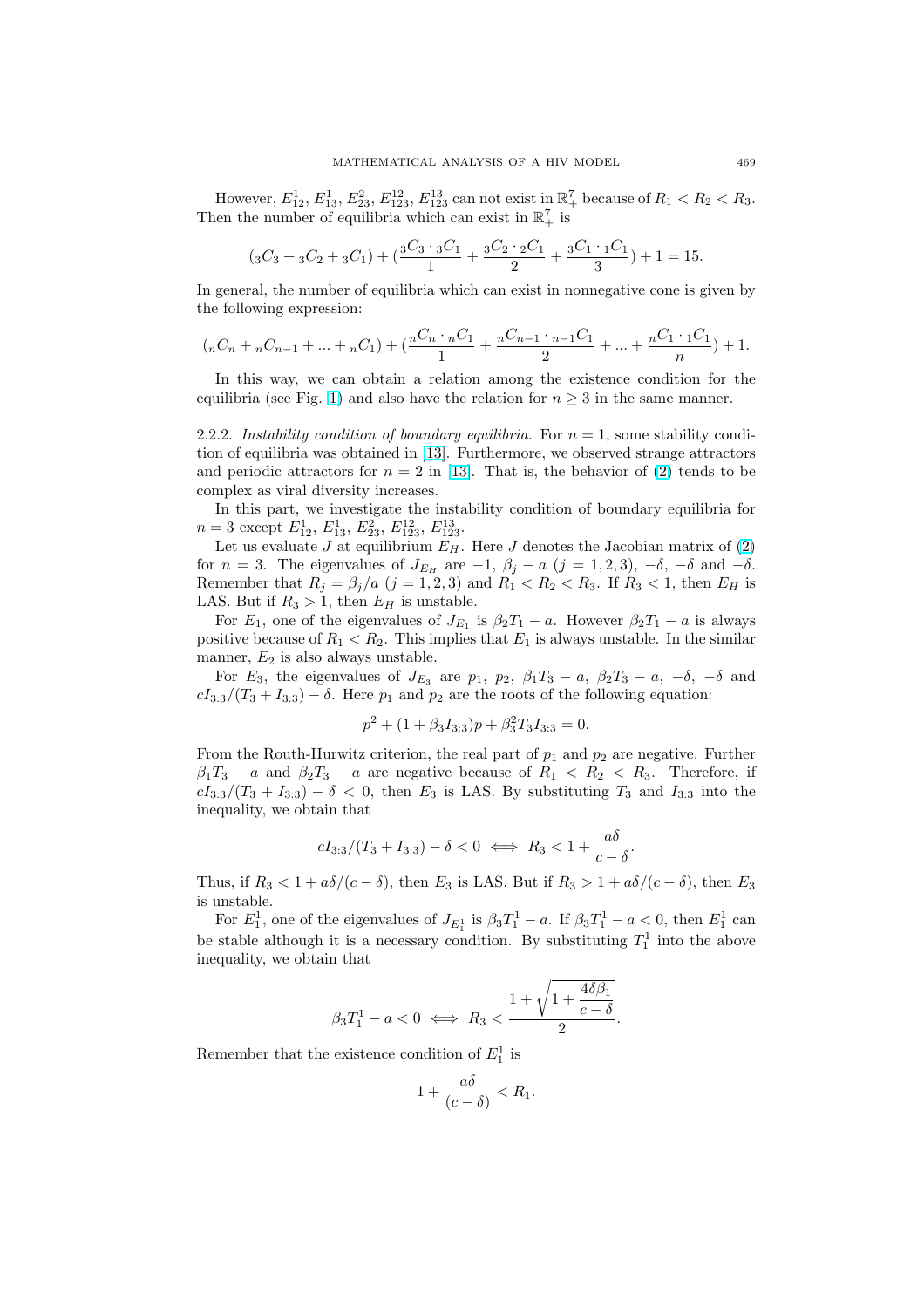Note that the above condition is equivalent to

$$
\frac{1+\sqrt{1+\frac{4\delta\beta_1}{c-\delta}}}{2} < R_1.
$$

This implies that  $E_1^1$  is always unstable because of  $R_1 < R_3$ . In the similar manner,  $E_2^2$  is also unstable.

For  $E_3^3$ , the eigenvalues of  $J_{E_3^3}$  are  $p_1$ ,  $p_2$ ,  $p_3$ ,  $\beta_1 T_3^3 - a$ ,  $\beta_2 T_3^3 - a$ ,  $-\delta$  and  $-\delta$ . Here  $p_1$ ,  $p_1$  and  $p_3$  are the roots of the following equation:

$$
|p\cdot Q - J_{E_3^3}| = \begin{vmatrix} p+1+\beta_3 I_{3:3}^3 & \beta_3 T_3^3 & 0 \\ -\beta_3 I_{3:3}^3 - \frac{\delta}{c}(\beta_3 T_3^3 - a) & p - \frac{\delta}{c}(\beta_3 T_3^3 - a) & \frac{q\delta}{c} \\ \frac{\delta}{q}(\beta_3 T_3^3 - a) & -\frac{c-\delta}{q}(\beta_3 T_3^3 - a) & p \end{vmatrix} = 0,
$$

where Q is a  $3 \times 3$  identity matrix. Assume that  $p_1$ ,  $p_2$ ,  $p_3$  have negative real parts. Refer to [\[13\]](#page-18-0) for a condition satisfying the above assumption. Therefore, if  $\beta_2 T_3^3 - a < 0$ , then  $E_3^3$  is LAS. By substituting  $T_3^3$  into the inequality, we obtain that

$$
\beta_2 T_3^3 - a < 0 \iff R_2 < \frac{1 + \sqrt{1 + \frac{4\delta\beta_3}{c - \delta}}}{2}.
$$

Thus, if  $R_2 < (1 + \sqrt{1 + 4\delta\beta_3/(c - \delta)})/2$  and  $p_1$ ,  $p_2$ ,  $p_3$  have negative real parts, then  $E_3^3$  is LAS. But if  $R_2 > (1 + \sqrt{1 + 4\delta/3})(c - \delta)/2$ , then  $E_3^3$  is unstable.

For  $E_{12}^2$ , one of the eigenvalues of  $J_{E_{12}^2}$  is  $\beta_3 T_{12}^2 - a$ . However  $\beta_3 T_{12}^2 - a$  is always positive because of  $R_1 < R_3$ . This implies that  $E_{12}^2$  is always unstable. In a similar manner,  $E_{13}^3$  is also always unstable.

For  $E_{23}^3$ , two of the eigenvalues of  $J_{E_{23}^3}$  are  $\beta_1 T_{23}^3 - a$  and  $cI_{2:23}^3/(T_{23}^3 + I_{2:23}^3 +$  $I_{3:23}^3$ ) –  $\delta$ . Since  $R_1 < R_2$ ,  $\beta_1 T_{23}^3$  – a is always negative. Therefore, if  $cI_{2:23}^3/(T_{23}^3 +$  $I_{2:23}^3 + I_{3:23}^3 - \delta > 0$ , then  $E_{23}^3$  is unstable although it is a sufficient condition. Remark that this equilibrium can be stable with reasonable condition. By substituting  $T_{23}^3$ ,  $I_{2:23}^3$ , and  $I_{3:23}^3$  into the above inequality, we obtain that

$$
\frac{cI_{2:23}^3}{T_{23}^3 + I_{2:23}^3 + I_{3:23}^3} - \delta > 0 \iff I_{2:23}^3 > I_{3:23}^3
$$
  

$$
\iff R_2 > \frac{1 + \sqrt{1 + \frac{4\delta(\beta_2 + \beta_3)}{c - 2\delta}}}{2}.
$$

Note that  $T_{23}^3+T_{2:23}^3+T_{3:23}^3=cI_{3:23}^3/\delta$ . Thus, if  $R_2>(1+\sqrt{1+4\delta(\beta_2+\beta_3)/(c-2\delta)})/2$ , then  $E_{23}^3$  is unstable.

For  $E_{12}^{12}$ , one of the eigenvalues of  $J_{E_{12}^{12}}$  is  $\beta_3 T_{12}^{12} - a$ . Therefore, if  $\beta_3 T_{12}^{12} - a < 0$ , then  $E_{12}^{12}$  can be stable. By substituting  $T_{12}^{12}$  into the above inequality, we obtain that

$$
\beta_3 T_{12}^{12} - a < 0 \iff R_3 < \frac{1 + \sqrt{1 + \frac{4\delta(\beta_1 + \beta_2)}{c - 2\delta}}}{2}.
$$

However it is impossible because of the existence condition of  $E_{12}^{12}$ . That is,  $E_{12}^{12}$  is always unstable. In the similar manner,  $E_{13}^{13}$  is also always unstable.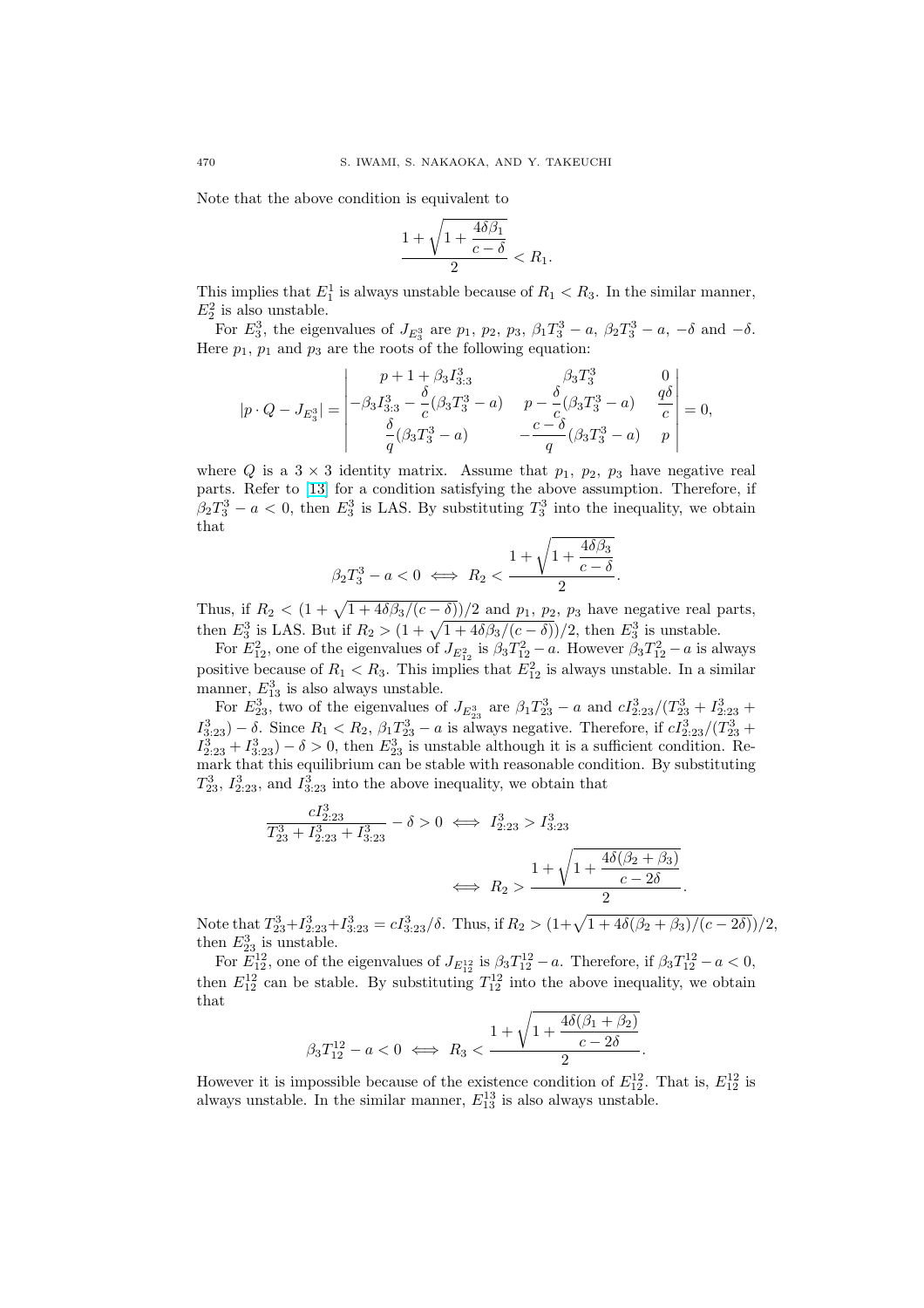For  $E_{23}^{23}$ , one of the eigenvalues of  $J_{E_{23}^{23}}$  is  $\beta_1 T_{23}^{23} - a$ . Therefore, if  $\beta_1 T_{23}^{23} - a > 0$ , then  $E_{23}^{23}$  is unstable. Remark that this equilibrium can be stable with reasonable condition. By substituting  $T_{23}^{23}$  into the above inequality, we obtain that

$$
\beta_1 T_{23}^{23} - a > 0 \iff R_1 > \frac{1 + \sqrt{1 + \frac{4\delta(\beta_2 + \beta_3)}{c - 2\delta}}}{2}.
$$

Thus, if  $R_1 > (1 + \sqrt{1 + 4\delta(\beta_2 + \beta_3)/(c - 2\delta)})/2$ , then  $E_{23}^{23}$  is unstable.

For  $E_{123}^{23}$ , one of the eigenvalues of  $J_{E_{123}^{23}}$  is  $cI_{1:123}^{23}/(T_{123}^{23}+T_{1:123}^{23}+T_{2:123}^{23}+T_{3:123}^{23})-\delta$ . Therefore, if  $cI_{1:123}^{23}/(T_{123}^{23}+I_{1:123}^{23}+I_{2:123}^{23}+I_{3:123}^{23})-\delta>0$ , then  $E_{123}^{23}$  is unstable. Remark that this equilibrium can be stable with reasonable condition. By substituting  $T_{123}^{23}$ ,  $I_{1:123}^{23}$ ,  $I_{2:123}^{23}$  and  $I_{3:123}^{23}$  into the above inequality, we obtain that

$$
\frac{cI_{1:123}^{23}}{T_{123}^{23} + I_{1:123}^{23} + I_{2:123}^{23} + I_{3:123}^{23}} - \delta > 0 \iff I_{1:123}^{23} > I_{2:123}^{23} = I_{3:123}^{23}
$$

$$
\iff R_1 > \frac{1 + \sqrt{1 + \frac{4\delta(\beta_1 + \beta_2 + \beta_3)}{c - 3\delta}}}{2}.
$$

Thus, if  $R_1 > (1 + \sqrt{1 + 4\delta(\beta_1 + \beta_2 + \beta_3)/(c - 3\delta)})/2$ , then  $E_{123}^{23}$  is unstable.

In this way, we obtain instability conditions of the boundary equilibria (see Fig. 2) and also can obtain the condition for  $n \geq 3$  in the same manner. For  $n = 3$ , the



FIGURE 2. The instability condition of boundary equilibria for  $n =$ 3 with  $R_1 < R_2 < R_3$ : A circle mark denotes the threshold point. This means that if the basic reproductive number exceeds the circle mark then its corresponding equilibrium becomes surely unstable although it is a sufficient condition.  $E_1, E_2, E_1^1, E_2^2, E_{12}^2, E_{13}^3, E_{12}^{12}$ , and  $E_{13}^{13}$  are always unstable.

equilibria which can be stable are  $E_H$ ,  $E_3$ ,  $E_3^3$ ,  $E_{23}^3$ ,  $E_{23}^{23}$ ,  $E_{123}^{23}$ , and  $E_+$ . The other equilibria are always unstable whenever they exist in  $\mathbb{R}^7_+$ . Comparing Figure [1](#page-11-0) with 2, we can note as follows. If an equilibrium which can be stable bifurcates in  $\mathbb{R}^7_+$ , then all existing equilibria become unstable. We can conclude that two equilibria can not be stable simultaneously. That is, all boundary equilibria are unstable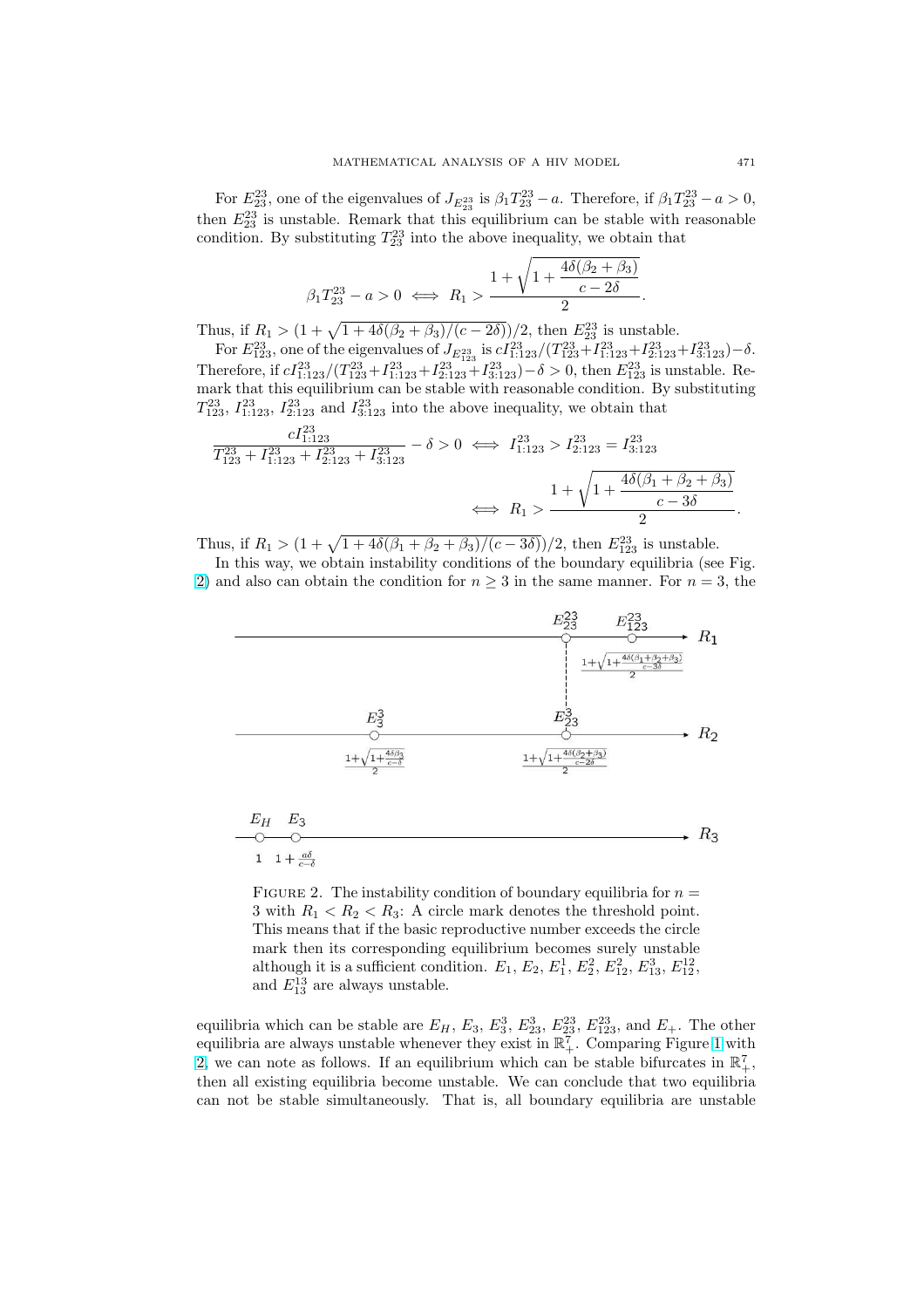<span id="page-15-0"></span>whenever the interior equilibrium exists for arbitrary  $n$ . Therefore, our conjecture is that [\(2\)](#page-1-0) is permanent whenever the interior equilibrium exists. To prove this is our future work.

3. **Simulation.** We investigate how equilibrium distribution of uninfected  $CD4^+$ T cells changes with respect to the change in the parameter c or  $\delta$  for  $n = 3$ . Numerical simulations are implemented with the following parameters

$$
\beta_1 = 7.0, \beta_2 = 10.0, \beta_3 = 12.0, a = 2.0, \delta = 2.0, c = 40 \text{ and } q = 40. \tag{5}
$$

So far as numerical simulations were performed with (5), we confirmed that one of equilibria is stable. Therefore we will plot the number of uninfected cells at the stable equilibrium. Firstly we investigate how the maximum proliferation of CTLs affects the structure of populations in equilibrium by using  $c$  as our control parameter (see Fig. 3). As analytical results suggest, uninfected cells in equilibrium



FIGURE 3. Equilibrium distribution of uninfected CD4 T cells with respect to c. Parameter c measures the maximum proliferation of CTLs. Active proliferative CTL allows the invasion of viral strains with lower infectivity.

increase with c increasing if stable equilibrium is  $E_c$ -type. On the other hand, uninfected cell count does not change with c increasing if stable equilibrium is  $E_u$ type. If the proliferation of CTLs increases, interestingly, the immune system allows the invasion of HIV strain type 2 and 1, which should possess lower infectivity than HIV strain type 3. Although uninfected  $CD4^+$  T cell count increases as c increases, the diversity of viral strains also increases. Next we investigate how the death rate of CTLs affects to determine the structure of populations. Here  $\delta$  is used our control parameter. As analytical results suggest, uninfected cells in equilibrium decrease with  $\delta$  increasing f stable equilibrium is  $E_c$ -type. On the other hand, uninfected cell count does not change with  $\delta$  increasing if stable equilibrium is  $E_u$ type. Equilibrium distribution in Figure [4](#page-16-0) can be interpreted similarly to that in Figure 3 in the opposite way: diversity of viral strains decreases because uninfected  $CD4<sup>+</sup>$  T cell count decreases.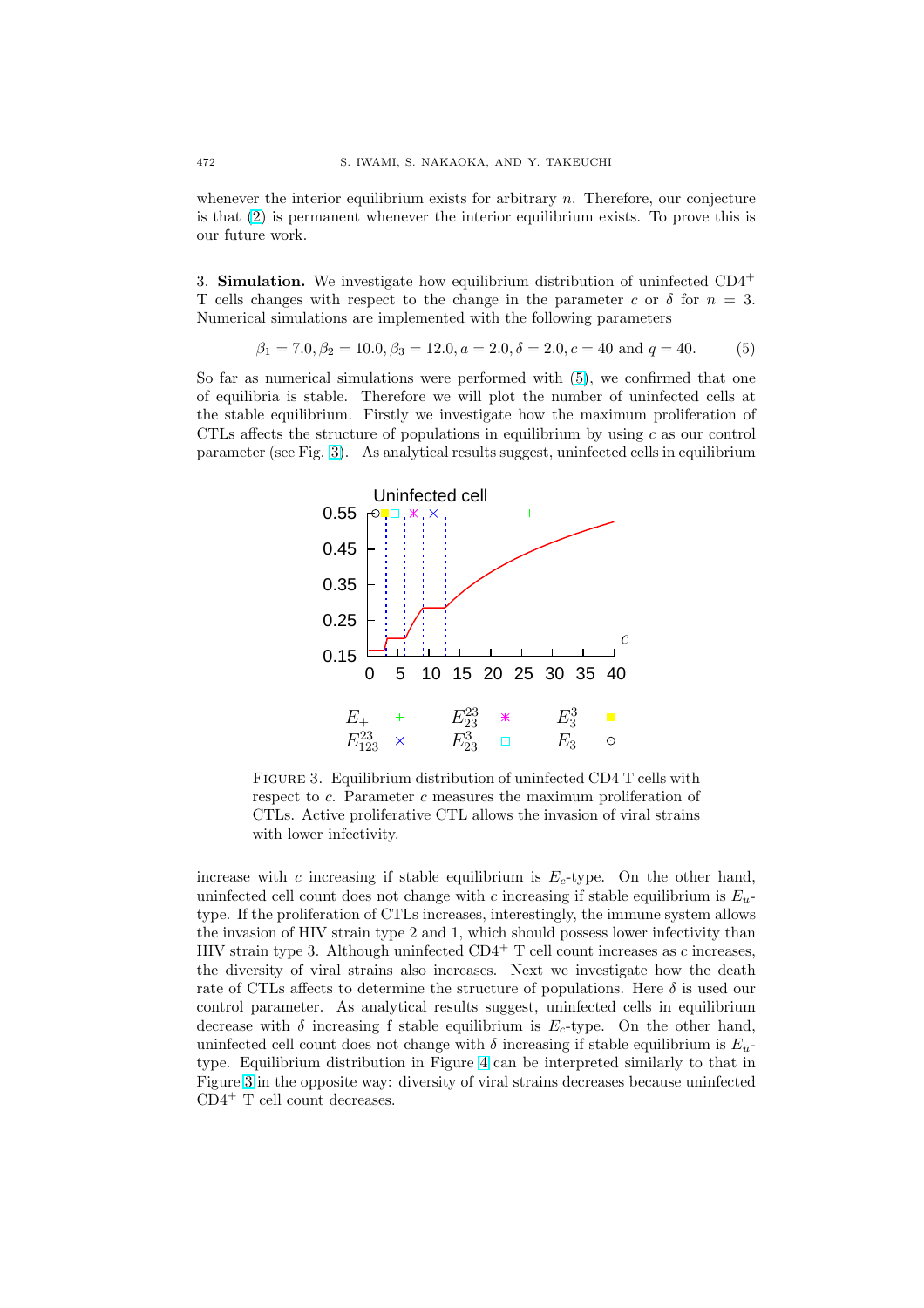<span id="page-16-0"></span>

FIGURE 4. Equilibrium distribution of uninfected CD4 T cells with respect to  $\delta$ . Parameter  $\delta$  measures the death rate of CTLs. High death rate of CTLs reduces immunosuppression of infected cells. This leads to more competition and competitive exclusion.

4. Discussion. Today, there are still many problems surrounding HIV infection that have not yet been completely elucidated, in particular the problems on viral diversity, on so long asymptomatic phase and on collapse of immune system. Mathematical models have contributed to solve many problems on virus infections. In fact, the models are exploited to provide estimation for rate constants of HIV dynamics (see [\[3\]](#page-18-0), [\[4\]](#page-18-0), [\[6\]](#page-18-0), [\[18\]](#page-18-0), [\[19\]](#page-18-0)), clear views of complex interactions between virus and immune system (see [\[11\]](#page-18-0), [\[12\]](#page-18-0), [\[22\]](#page-18-0), [\[23\]](#page-18-0), [\[24\]](#page-18-0), [\[25\]](#page-18-0)) and even HIV therapeutic strategies (see [\[1\]](#page-18-0), [\[2\]](#page-18-0)). Many studies about HIV infection are collected by M. Nowak in an interesting book [\[20\]](#page-18-0). In this study, we focus on the viral diversity and the frequency dependence among the interactions for the virus and immune cells.

In a natural setting, the original infection occurs with a heterogeneous HIV population. But the immune system in the newly infected patient has not yet been activated. There is exponential expansion of the invading virus, selecting for the fastest-growing strain without consideration for immunological escape. This initial phase will lead to a virus population with very low genetic and antigenic diversity. Subsequently the immune system becomes activated and the patient passes to the asymptomatic phase [\[21\]](#page-18-0). From our mathematical analysis our immune system can not eradicate HIV forever if  $R_1 > a\delta/(c - \delta) + 1$ . In fact, immune cells can not eradicate the virus in the initial phase because of very high HIV proliferation. Afterward the immune system selects for antigenic variation in those epitopes that are recognized by relevant immune responses. Therefore it is important to consider the viral diversity for the disease progression, in particular in the asymptomatic phase. For the multi-virus model the general analysis of the equilibria gives some interesting considerations about the  $CD4^+$  T cell size and the possibility of the maintenance of the viral diversity concerned with immune response against HIV. For example, we consider the situation that the proliferation of CTL,  $c$ , is high and the death rate of CTL,  $\delta$ , is low. This situations is reasonable for the immune system. In fact  $1/\delta$  denotes the average life-time of an immune cell and c can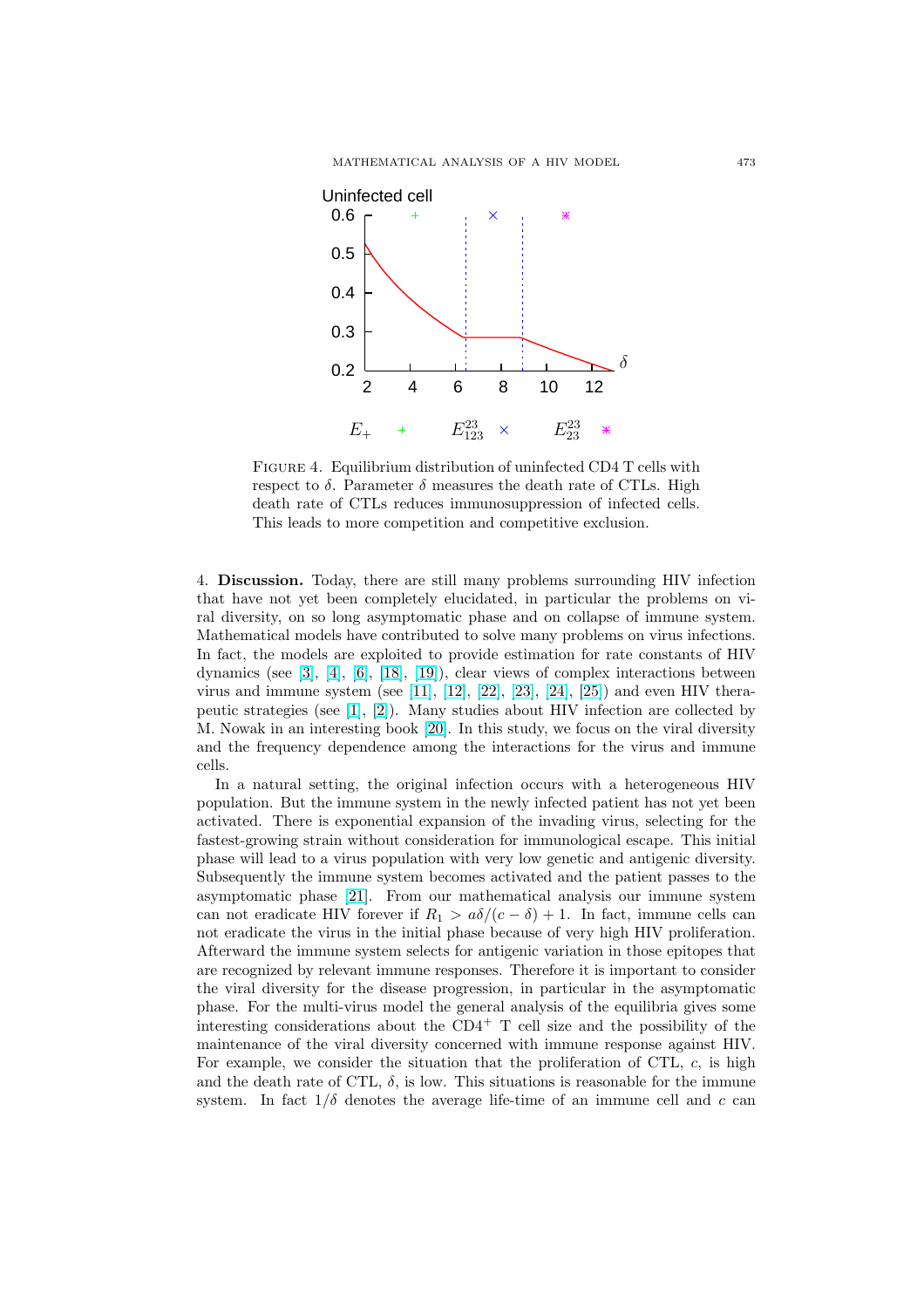be interpreted as the maximum efficiency of immune inducement. This implies that the increasing of c and the decreasing of  $\delta$  can induce the efficient immune response. Interestingly, the efficient immune response allows the increasing of the viral diversity because  $E_{+}$  is stable. This is because that the amount of uninfected  $CD4<sup>+</sup>$  T cells as a growth limiting single resource for HIV strains remains to high level (see Fig. [3](#page-15-0) and [4\)](#page-16-0). Thus the efficient immune response leads to the increasing of viral diversity in the course of HIV infection because of the sufficient amount of uninfected CD4<sup>+</sup> T cells. If c is low and  $\delta$  is high, which are not reasonable situation for the immune system, then the immunosuppression of CTL response is reduced and hence the total amount of infected cells will increase relatively. The increasing of infected cells emphasizes the effect of exploitative competition among different HIV strains for uninfected  $CD4^+$  T cells. The exploitative competition will lead to competitive exclusion because of the shortage of uninfected  $CD4^+$  T cells (see Fig. [3](#page-15-0) and [4\)](#page-16-0). The HIV strain with the highest infectivity outcompete the other HIV strains. Thus the competitive exclusion possibly reduces the diversity of viral strains. Therefore our results imply that the maintenance of the viral diversity depends on the amount of the available uninfected  $CD4^+$  T cells (we remark that the basic reproductive numbers do not change in Fig. [3](#page-15-0) and [4\)](#page-16-0). However, in our model, we do not consider the effect of immune impairment by HIV or the helper effect by CD4 T cells. Moreover we should consider the cross reactivity of CTL because HIV strains do not have completely different epitopes and many types of CTL will recognize the majority of infected cells even though they are infected with different strains. Although these effects may change our implication of the possibility, we leave the inclusion of these additional effects as future work.

In [\[13\]](#page-18-0), we explained that the interior equilibrium of our model can become unstable without viral diversity and we observed stable periodic orbits. Further our mathematical models suggested that viral diversity produces strange attractors. In [\[15\]](#page-18-0), we explained that a new diversity threshold theory which states that the specific CTLs to the viral strain become inactivated (that is, some HIV strain can escape from its specific immune response) when the diversity of HIV strains exceeds some threshold number. In order to understand these interesting phenomena we proved some global behavior of the model and demonstrated the existence and stability conditions of the equilibria in this paper. These observations, such as complex behavior or threshold phenomenon, are due to the frequency dependence term because Iwasa et al. [\[11\]](#page-18-0) have proved that an interior equilibrium is globally stable if the terms associated with immune reactions are given by  $cZ_jI_j$  and  $qZ_jI_j$ instead of  $\frac{cZ_jI_j}{T+\sum_{l=1}^nI_l}$  and  $\frac{qZ_jI_j}{T+\sum_{l=1}^nI_l}$  in model [\(2\)](#page-1-0). As the viral diversity increases, it would be expected that the frequency dependence relatively is emphasized in our model. This is because that the effect of viral diversity is reflected in the rate of CTL proliferation and the elimination of infected cells. Further increasing of the diversity leads to a loss of the recognition ability of the immune cells and the efficiency between infections of the virus and eliminations of the immune cells is shifted in favor of the virus in the high viral diversity. Therefore the asymmetric interactions characterized by the frequency and the diversity may be an essential factor of the complex immune response or breakdown of the immune system in the disease.

Acknowledgements. The authors express thanks to Prof. Yoshiharu Miura and Prof. Yoshio Koyanagi for valuable comments. And also we would like to thank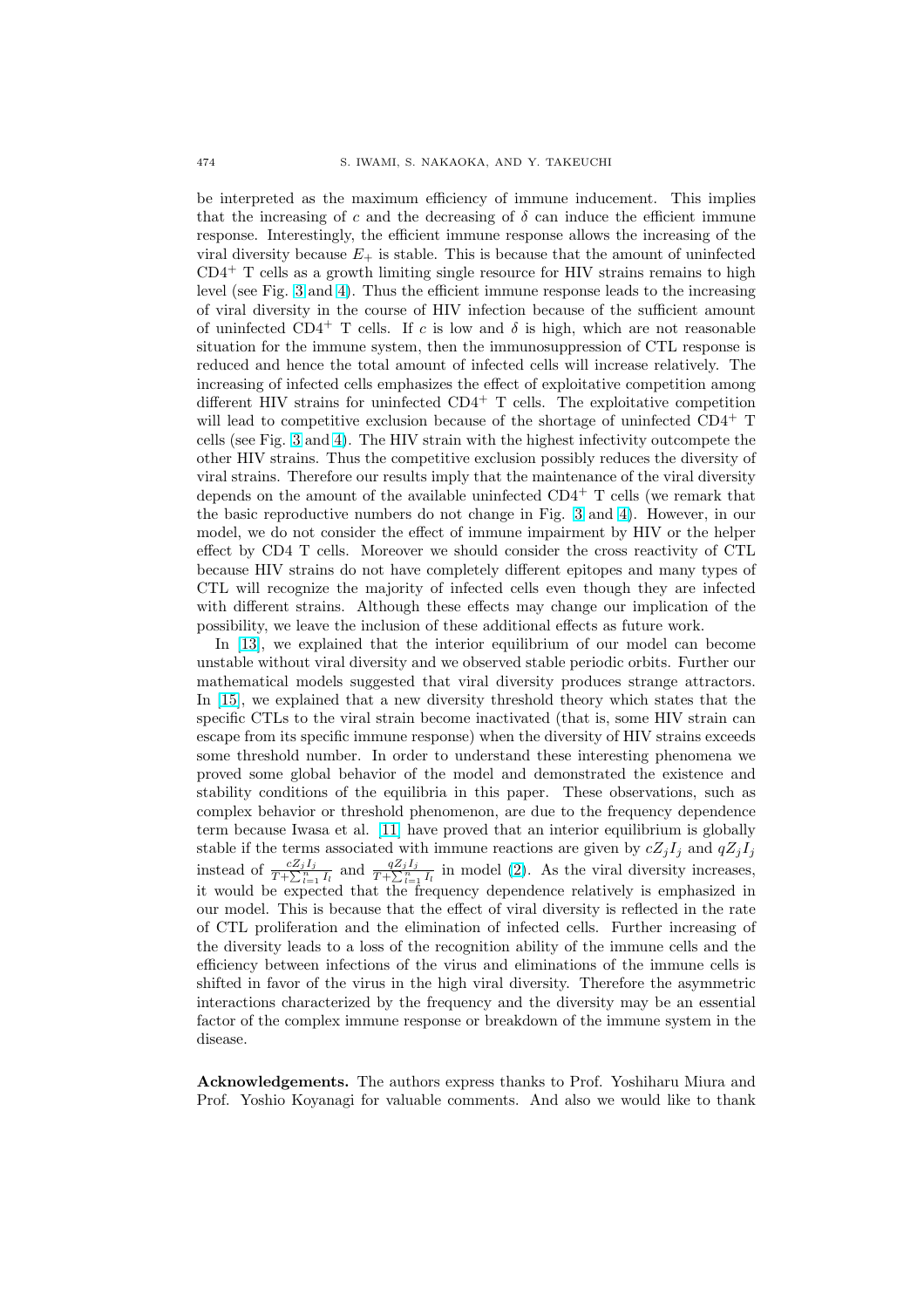<span id="page-18-0"></span>anonymous referees for very helpful suggestions and comments which improved the quality of this paper and study.

### **REFERENCES**

- [1] B. M. Adams, H. T. Banks, Hee-Dae Kwon, and Hien T. Tran, Dynamic multidrug therapies for HIV: optimal and STI control approaches, Math. Bios. Engineer. 1 (2004), 1-21.
- [2] S. Bonhoeffer, M. Rembiszewski, G. M. Ortiz, and D. F. Nixon, Risks and Benefits of Structured Antiretroviral Drug Therapy Interruptions in HIV-1 Infection, AIDS 14 (2000), 2313- 22.
- [3] S. Bonhoeffer, J. Coffin, and M. Nowak, *Human immunodeficiency virus drug therapy and* virus load, J. Virol. 71 (1997), 3275-78.
- [4] S. Bonhoeffer, R. M. May, G. M. Shaw, and M. Nowak, Virus dynamics and drug therapy, Proc. Natl. Acad. Sci. USA 94 (1997), 6971-76.
- [5] T. Burton, and V. Hutson, Repellers in systems with infinite delay, J. Math. Anal. Appl. 137 (1989), 240-63.
- [6] A. V. M. Herz, S. Bonhoeffer, R. M. Anderson, R. M. May, and M. Nowak, Viral dynamics in vivo: limitations on estimates of intracellular delay and virus decay, Proc. Natl. Acad. Sci. USA 93 (1996), 7247-51.
- [7] H. W. Hethcote, and P. van den Driessche, Two SIS epidemiologic models with delays, J. Math. Biol. 40 (2000), 3-26.
- [8] J. Hofbauer, A Unified Approach to Persistence, Acta Applicandae Mathematicae 14 (1989), 11-22.
- [9] J. Hofbauer, and J. W.-H So, Uniform persistence and repellors for maps, Proc. Ameri. Math. Soc. 107 (1989), 1137-42.
- [10] V. Hutson, A theorem on average Liapunov functions, Monatsh. Math. **98** (1984), 267-75.
- [11] Y. Iwasa, F. Michor, and M. Nowak, Some basic properties of immune selection, J. Theor. Biol. 229 (2004), 179-188.
- [12] Y. Iwasa, F. Michor, and M. Nowak, Virus evolution within patients increases pathogenicity, J. Theor. Biol. 232 (2005), 17-26.
- [13] S. Iwami, S. Nakaoka, and Y. Takeuchi, *Frequency dependence and viral diversity imply chaos* in HIV model, Phy. D 223 (2006), 222-28.
- [14] S. Iwami, Y. Takeuchi, and X. Liu, Avian-human influenza epidemic model, Math. Biosci. 207 (2007), 1-25.
- [15] S. Iwami, S. Nakaoka, and Y. Takeuchi, Viral diversity limits immune diversity in asymptomatic phase of HIV infection, Theor. Pop. Biol. 73 (2008), 332-41.
- [16] A. McKnight, and P. R. Clapham, *Immune escape and tropism of HIV*, Tre. Micro. **3** (1995), 356-61.
- [17] A. J. McMichael, and S. L. Rowland-Jones, *Cellular immune responses to HIV*, Nature 410 (2001), 980-87.
- [18] J. E. Mittler, B. Sulzer, A. Neumann, and A. S. Perelson, Influence of delayed virus production on viral dynamics in HIV-1 infected patients, Math. Biosci. 152 (1998), 143-63.
- [19] P. W. Nelson, and A. Perelson, Mathematical Analysis of Delay Differential Equation Models of HIV-1 Infection, Math. Biosci. 179 (2002), 73-94.
- [20] M. Nowak, and R. M. May, Virus Dynamics, Oxford University Press, 2000.
- [21] M. Nowak, Evolutionary Dynamics, Harvard University Press, 2006.
- [22] M. Nowak, Variability in HIV infections, J. theor. Biol. 155 (1992), 1-20.
- [23] M. Nowak and R. M. May, Mathematical biology of HIV infections: antigenic variation and diversity threshold, Math. Biosci. **106** (1991), 1-21.
- [24] M. Nowak, R. M. May, R. E. Phillips, S. Rowland-Jones, D. G. Lalloo, S. McAdam, P. Klenerman, B. Koppe, K. Sigmund, C. R. M. Bangham, and A. J. McMichael, Antigenic oscillations and shifting immunodominance in HIV-1 infections, Nature 375 (1995), 606-11.
- [25] M. Nowak, R. M. May, and K. Sigmund, Immune responses against multiple epitopes, J. Theor. Biol. 175 (1995), 325-53.
- [26] H. L. Smith and P. Waltman, The Theory of The Chemostat. Dynamics of Microbial Competition, Cambridge University Press, 1995.
- [27] X. Xu, G. R. Screaton and A. J. McMichael, Virus Infections: Escape, Resistance, and Counterattack, Immunity 15 (2001), 867-70.